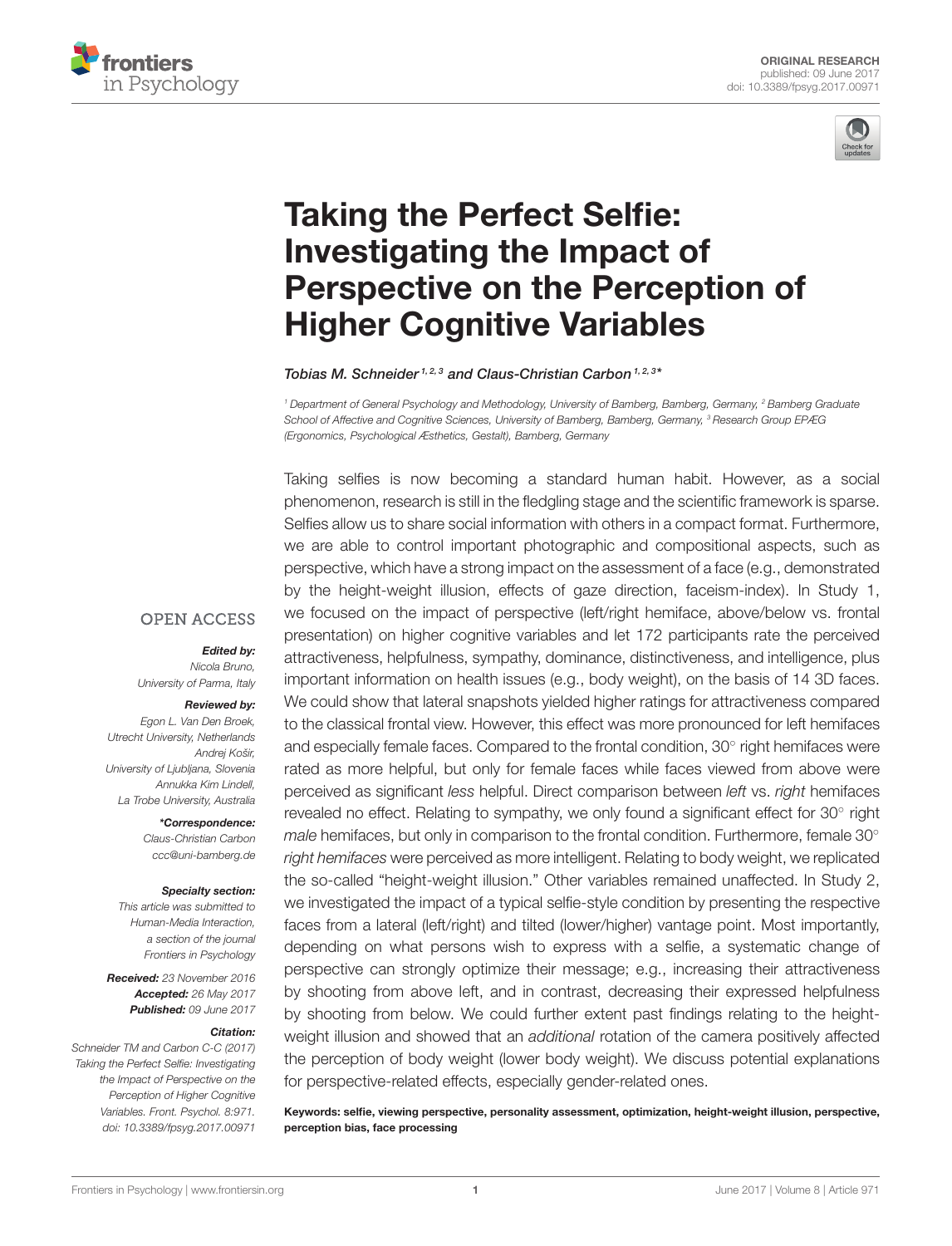# INTRODUCTION

Taking selfies is a well-known but still poorly investigated social phenomenon. In contrast to a classical portrait, it refers to a self-portrait picture taken by ourselves using e.g., the frontal camera of a smartphone and allows us to control important photographic and compositional aspects such as perspective, which has a strong impact on perceptual factors (e.g., variation of the assessed weight, the so-called "height-weight illusion", see [Schneider et al., 2012\)](#page-14-0). It is assumed that taking selfies has now become an important social phenomenon for expressing individual values and personality traits, showing off and sharing the current mood (see e.g., [Sorokowska et al., 2016\)](#page-14-1). Despite the high degree of relevance, there is only sparse research that has investigated whether selfies and related self-portraits serve as a valid predictor for personal traits (see e.g., Qiu et al., [2015;](#page-14-2) [Teijeiro-Mosquera et al., 2015\)](#page-15-0). More precisely, the "nature of selfies" is not well-investigated: It is suggested that viewing perspective/head rotation and picture details make a selfie different to a classical portrait (see e.g., Bruno and Bertamini, [2013;](#page-12-0) [Bruno et al., 2014;](#page-12-1) [Yeh and Lin, 2014\)](#page-15-1). Other research relating to selfies has revealed that they can serve as valid cues for a respective person's personality traits [\(Qiu et al.,](#page-14-2) [2015\)](#page-14-2). More precisely, [Guntuku et al. \(2015\)](#page-13-0) analyzed several visual cues (so-called "mid-level cues") relating to the selfietaker's personality (such as facial expression, photo location, Photoshop editing, amount of body visible etc.) and found that Agreeableness—in the sense of the Big-Five personality factors which are described as personality traits manifesting themselves in individual behavioral characteristics that are perceived as kind, sympathetic, cooperative, warm, and considerate—(see [Thompson, 2008\)](#page-15-2) was negatively correlated with camera height (agreeable individuals are more likely to take selfies from below). They further found that Conscientiousness—in the sense of the Big-Five which are described as personality traits manifesting themselves in individual behavioral characteristics such as being neat and systematic; also including such elements as carefulness, thoroughness, and deliberation—(see [Thompson,](#page-15-2) [2008\)](#page-15-2) was negatively correlated with private locations. Guntuku et al. [\(2015\)](#page-13-0) argue that conscientious people do not like to expose their private space in the background. The authors further revealed that Neuroticism is negatively correlated with a duckface expression. However, a clear conclusion based on this resulting data pattern remains unclear. Evidence from research investigating whether faces provide valid predictions about personality related variables suggests that people seem to have high interrater consensus (in case of frontal facial presentations), but only when context information (e.g., expression, clothing, background, or speech) is visible. For example, [Nestler et al.](#page-14-3) [\(2012\)](#page-14-3) used standardized photographs and demonstrated that extraversion—in the sense of the Big-Five personality factors which are described as personality traits manifesting themselves in individual behavioral characteristics that are perceived as outgoing, talkative, and energetic behaviors—(see [Thompson,](#page-15-2) [2008\)](#page-15-2) is associated with facial attractiveness, while openness what could be described by six dimensions or facets (of the Big-Five personality factors) including active imagination (fantasy), aesthetic sensitivity, attentiveness to inner feelings, preference for variety, and intellectual curiosity (see [Costa and McCrae, 1992\)](#page-13-1)is associated with the volume of the lips, and conscientiousness is associated with facial *femininity*. In another study using full-body images [Naumann et al. \(2009\)](#page-14-4) demonstrated that also for spontaneous poses and facial expression (in contrast to standardized photographs), observers made quite accurate predictions of the target's personality. Furthermore, also dynamic cues, such as clothing, provided valuable information for the predicted personality (see e.g., [Penton-Voak et al., 2001;](#page-14-5) Qiu et al., [2015](#page-14-2) for futher investigations).

For optimizing selfies in terms of what the depictions show in regard of higher cognitive variables, we might use specific perspectives—a method established for a very long time in the field of classical portrait photography. It was shown within a wide spectrum of research approaches that such higher cognitive variables can change the attitude and behavior toward the depicted person. For instance, facial attractiveness was revealed to positively affect gaze behavior (e.g., longer gaze duration, larger cone of gaze etc.) in human beings (see e.g., [Maner et al.,](#page-14-6) [2003,](#page-14-6) [2007;](#page-14-7) [Leder et al., 2010,](#page-13-2) [2016;](#page-13-3) [van Straaten et al., 2010;](#page-15-3) [Baranowski et al., 2016\)](#page-12-2). Research in the field of social psychology revealed that attractive individuals are perceived as more socially capable, popular, and competent [\(Dion et al., 1972;](#page-13-4) [Eagly et al.,](#page-13-5) [1991\)](#page-13-5). They further earn more wages [\(Mobius and Rosenblat,](#page-14-8) [2006;](#page-14-8) [Toledano, 2012\)](#page-15-4), are even more likely to win political elections [\(Banducci et al., 2008;](#page-12-3) [King and Leigh, 2009;](#page-13-6) Berggren et al., [2010\)](#page-12-4), are sentenced more lenient by courts [\(Stewart, 1980\)](#page-14-9), and are associated with a higher level of bodily health [\(Jones et al.,](#page-13-7) [2001;](#page-13-7) [Rhodes et al., 2001;](#page-14-10) [Fink et al., 2006;](#page-13-8) [Nedelec and Beaver,](#page-14-11) [2014\)](#page-14-11).

However, past research identified perceived facial attractiveness, masculinity, and dominance as important cues to sexual fitness bodily health in male individuals, even if the manner how they interact remains inconsistent (see [Penton-Voak et al., 2001](#page-14-5) for a review). Masculine facial features (e.g., large jaws and prominent brows) in males are suggested to be testosterone dependent and therefore associated with greater immunocompetence, phenotypic and genetic quality, respectively (see e.g., [Folstad and Karter, 1992;](#page-13-9) Thornhill and Grammer, [1999\)](#page-15-5). On the one hand, [Cunningham et al. \(1990\)](#page-13-10) as well as [Grammer and Thornhill \(1994\)](#page-13-11) demonstrated that masculine facial features are preferred by female observers, while facial masculinity is highly related to the perceived dominance in male faces across female and male observers (see e.g., [McArthur and Apatow, 1984;](#page-14-12) [McArthur and Berry, 1987;](#page-14-13) Berry and Brownlow, [1989;](#page-12-5) [Perrett et al., 1998\)](#page-14-14). On the other hand, perceived dominance is highly correlated with associated muscle mass [\(Frederick and Haselton, 2007\)](#page-13-12), as well as a higher level of testosterone [\(Swaddle and Reierson, 2002\)](#page-14-15) in male individuals. However, scientific reports about direct effects of dominance on the perceived attractiveness are rather inconsistent, for example, positive effects are reported by e.g., [Keating \(1985\)](#page-13-13), but see [Perrett et al. \(1998\)](#page-14-14) for reported negative effects. With respect to viewing perspective and the perception of the associated dominance on the basis of faces, there is evidence that raising the head improves the perception of perceived dominance (e.g.,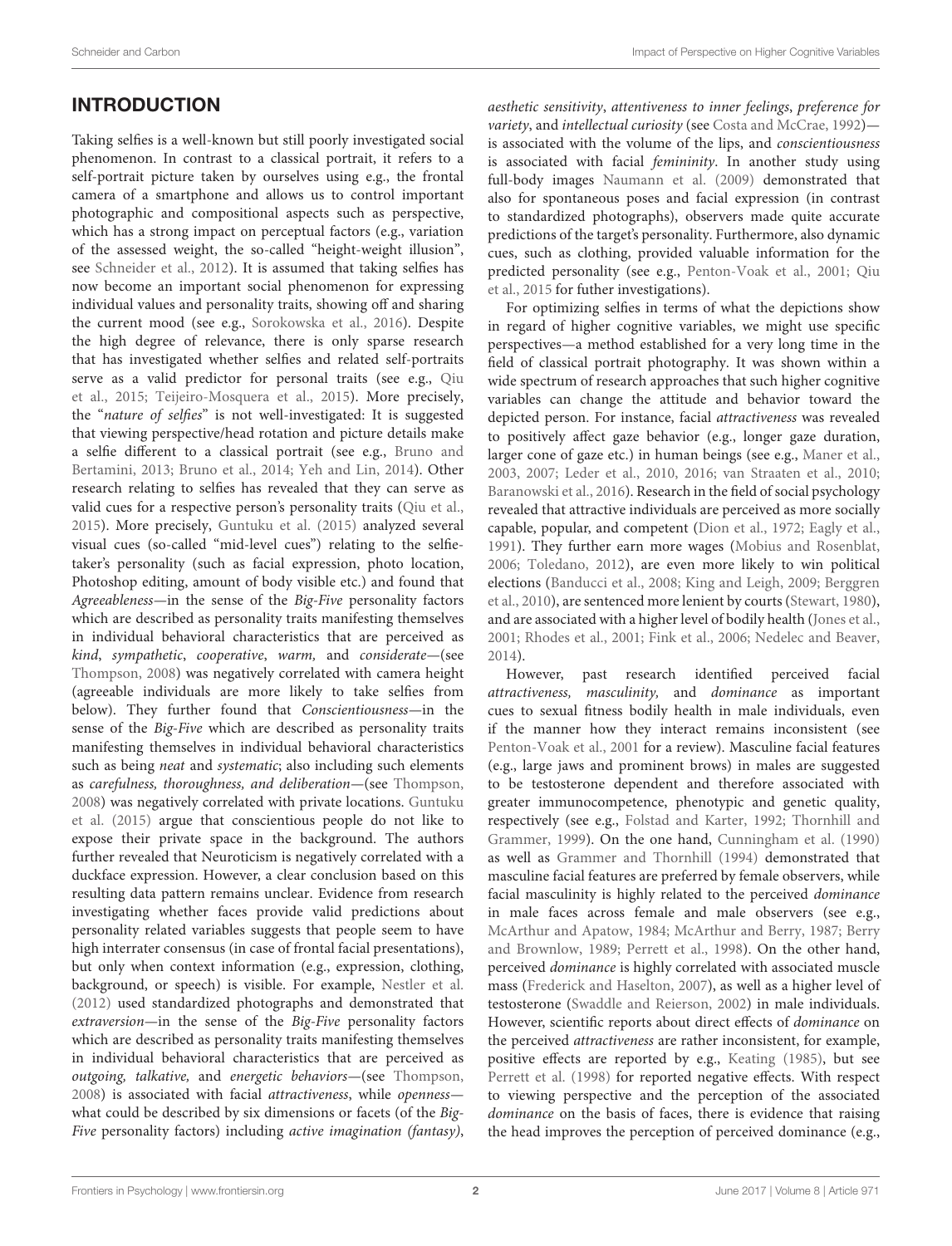[Otta et al., 1994;](#page-14-16) [Mignault and Chaudhuri, 2003;](#page-14-17) [Chiao et al.,](#page-13-14) [2008;](#page-13-14) [Rule et al., 2012\)](#page-14-18). Furthermore, [Burke and Sulikowski](#page-12-6) [\(2010\)](#page-12-6) revealed a strong relationship between upward postures and perceived masculinity. Results from studies investigating effects of facial lateralization (left hemiface which is from the owner's perspective the left side of the face vs. right hemiface which is from the owner's perspective the right side of the face) with chimaeric faces (combining one side of a face and mirroring it to the other side) revealed that the right hemiface is associated with higher ratings of attractiveness (see e.g., Zaidel et al., [1995;](#page-15-6) [Burt and Perrett, 1997;](#page-12-7) but see [Zaidel and Cohen,](#page-15-7) [2005](#page-15-7) who only found effects for female faces). Following these results, we strongly expect that the showing the right cheek (right hemiface) positively affects the perceived attractiveness of a face. Furthermore, a face that is viewed from a lower vantage point should be perceived as more dominant.

Relating to female individuals, [Jones \(1995\)](#page-13-15) revealed that faces that appear to be younger than the actual age (neotenous faces e.g., small lower jaw and nose, and large lips) are rated as more attractive by male raters across five populations. In a further experiment, Jones demonstrated that manipulation of facial features toward increased neoteny resulted in higher ratings of attractiveness. From an evolutionary perspective, preferring female youthful facial features by male individual was more adaptive since neoteny is highly associated with greater fertility, fecundity, phenotypic and genetic quality (see e.g., Thornhill and Gangestad, [1993;](#page-15-8) [Perrett et al., 1998\)](#page-14-14). Beside the fact that (primarily for female faces) the right hemiface is associated with higher perceived attractiveness, there is also evidence for lateralization effects on the perceived age. For example, Burt and Perrett [\(1997\)](#page-12-7) revealed a right hemiface bias, hence the perceived age of the face is biased toward the right hemiface. Similarly, Hole and George [\(2011\)](#page-13-16) suggested that holistic face processing (in the sense that facial parts are bound into a single "Gestalt," see Tanaka and Farah, [1993\)](#page-15-9) plays an important role in age perception. Using the so-called "composite face effect" (assembling the top half of one face with the bottom half of a different face produces the impression of a "new" face) they asked participants to estimate the associated age of a composite face and found that participants' estimates were significantly biased toward the age of the bottom half of the face. Regarding direct changes of viewing perspective (or head posture), downward pitched heads appear to be younger and upward pitched heads appear to be older [\(Bruce et al.,](#page-12-8) [1989\)](#page-12-8). According to past research, we hypothesize a positive effect for the right hemiface on the perceived attractiveness also for female faces. Furthermore, with respect to the aforementioned relationship between perceived younger age and higher ratings of attractiveness in female faces, we cautiously assume that a downward pitched female face is associated with higher ratings of attractiveness.

There is also research on more "objective" variables relating to the actual health such as the body height and weight of the "selfied" person. It is scientifically recognized that body shape and mass is highly related to the associated health (e.g., [Swami and Tovee, 2005,](#page-14-19) [2008;](#page-14-20) [Furnham et al., 2006;](#page-13-17) Tovee et al., [2006\)](#page-15-10) and faces also provide valid cues to body weight and health. For example, [Coetzee et al. \(2009\)](#page-13-18), [Coetzee et al.](#page-13-19) [\(2010\)](#page-13-19), as well as [Tinlin et al. \(2013\)](#page-15-11) demonstrated that facial adiposity could be taken as a predictor of various health related variables, such as the associated immunological competence, cardiovascular function, frequency of respiratory infections, and ultimate mortality. Furthermore, facial adiposity is also highly correlated with the perceived attractiveness [\(Re and Rule, 2016\)](#page-14-21). Viewing perspective, which is often used as a composition property in selfies, strongly affects the perception of these variables [\(Schneider et al., 2012,](#page-14-0) [2013\)](#page-14-22). However, with respect to lateralization effects on the perceived health on the basis of faces, there is scientific disagreement (right side of the face see e.g., Reis and Zaidel, [2001;](#page-14-23) [Kramer and Ward, 2011;](#page-13-20) [Jones et al., 2012;](#page-13-21) but see [Sitton et al., 2006](#page-14-24) for the left side of the face).

In fact, many people use perspective as a powerful technique to enhance or optimize some further (non- health- and matingrelated) properties. Whether this is done implicitly or explicitly, it is clear that perspective is very differently employed in selfies and classical portraits [\(Bruno and Bertamini, 2013;](#page-12-0) [Bruno et al.,](#page-12-1) [2014\)](#page-12-1). It is assumed that turning the face to the right (showing the left cheek: left hemiface) affects the perception of some emotions. More precisely, the left side of the face was rated as more emotionally expressive and emotions were perceived more intense (see e.g., [Sackeim et al., 1978;](#page-14-25) [Zaidel et al., 1995;](#page-15-6) [Nicholls et al., 2002;](#page-14-26) [Jones et al., 2012;](#page-13-21) [Lindell, 2013a,](#page-13-22)[b;](#page-13-23) Low and Lindell, [2016\)](#page-13-24). This is widely in accordance with findings that the left cheek is overrepresented in classical portraits, see e.g., [Bruno and Bertamini \(2013\)](#page-12-0) and [McManus and Humphrey](#page-14-27) [\(1973\)](#page-14-27); but also see contrasting research by [Lindell \(2016\)](#page-13-25) who worked on specific cases of art history (i.e., Vincent Van Gogh's work). However, there are still some contradictions about the lateralization of perceptual aspects (e.g., the perception of highercognitive variables), for example, see [Burt and Perrett \(1997\)](#page-12-7) or [Jones et al. \(2012\)](#page-13-21). More precisely, there is some evidence for the asymmetrical facial organization of these variables. For example, as aforementioned, the right side of the face (right hemiface) affects the perception of attractiveness, sex and age, participants gaze at the right side of the face longer, whereas, the left side is perceived as more emotional and more expressive (see e.g., [Sackeim et al., 1978;](#page-14-25) [Burt and Perrett, 1997;](#page-12-7) [Nicholls et al.,](#page-14-26) [2002;](#page-14-26) [Butler et al., 2005;](#page-12-9) [Lindell, 2013a](#page-13-22)[,b\)](#page-13-23). Due to the importance of lateral effects and the non-consistent findings reported in the literature, we have made an overview of lateralization effects on a variety of face-relevant variables in **[Table 1](#page-3-0)**. That there are contradictory findings between face research and empirical findings from the domain of selfies might underline the hypothesis by [Bruno et al. \(2014\)](#page-12-1) that selfies show a general and systematic deviation from known principles of photographic compositions.

The aim of the present study was to provide fundamental information what impact a change of perspective has on a variety of higher-order variables that are relevant for expressing personality and for mating. To the authors' knowledge, there is no systematic investigation of how viewing perspective affects the perception of higher cognitive variables (such as personality variables) on basis of faces, especially for more selfie-style conditions. Accordingly, we decided to use systematically varied full 3D models which have a clear advantage over typical analysis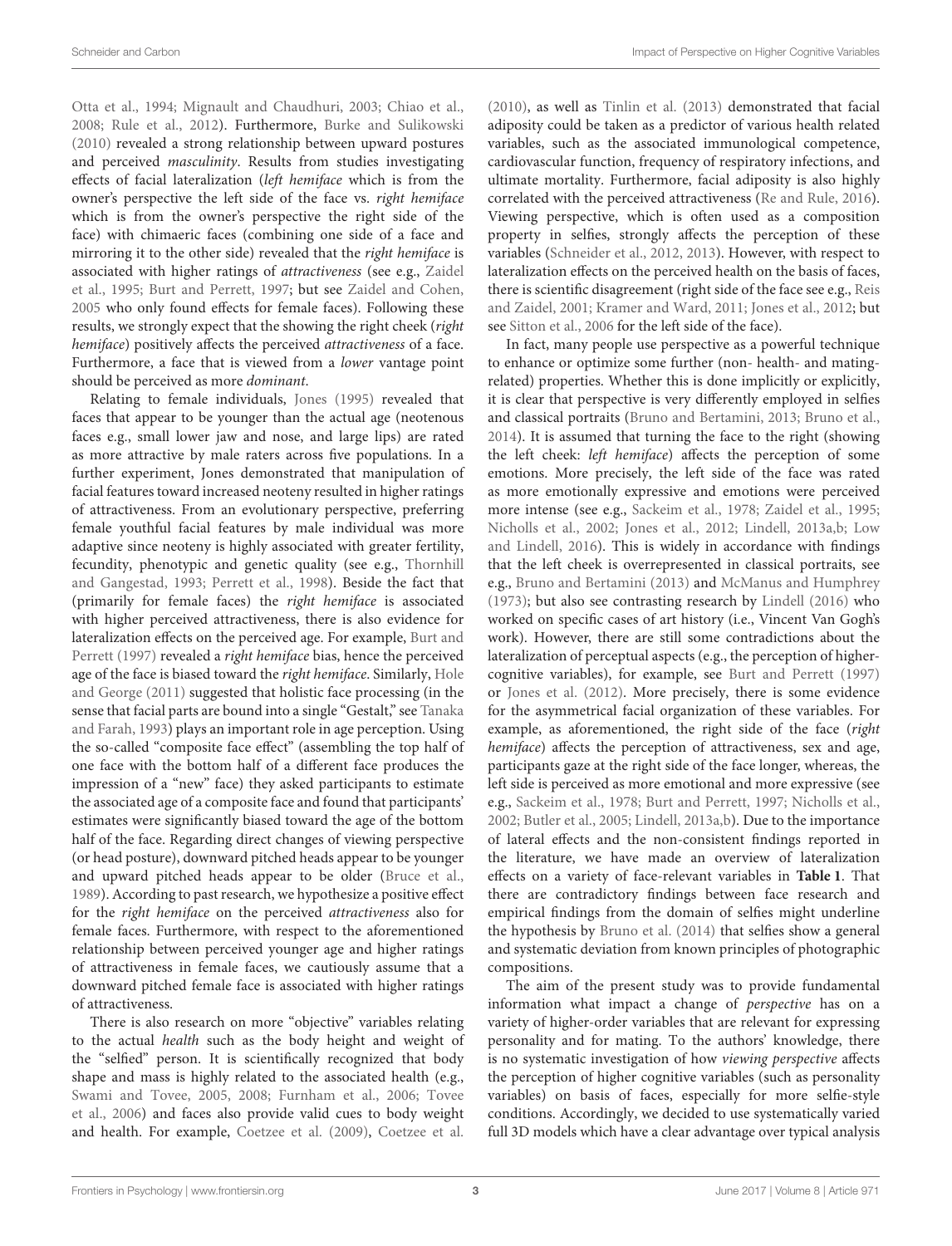<span id="page-3-0"></span>TABLE 1 | List of research which investigated the effect of hemiface (left vs. right) on the perception of attractiveness, emotional expression (posed and spontaneous), personality related variables, and health, showing that the results are quite far from consistent (emotional expression shows highly consistent results).

| <b>Investigated variable</b>     | <b>Study</b>               | N                             | Lateralization effect <sup>#</sup>                                                     |
|----------------------------------|----------------------------|-------------------------------|----------------------------------------------------------------------------------------|
| Attractiveness                   | Burt and Perrett, 1997     | 132 (73 female)               | Right                                                                                  |
|                                  | Dunstan and Lindell, 2012  | 192 (129 female)              | Right $(2^*/\sigma^{n.S.})$                                                            |
|                                  | Sitton et al., 2006        | 40                            | Left                                                                                   |
|                                  | Zaidel and Cohen, 2005     | 27 (15 female)/21 (14 female) | No effect for attractive faces                                                         |
|                                  | Zaidel et al., 1995        | 26 (16 female)                | <b>Right</b> $(2^*/\sigma^{n.S.})$                                                     |
| Emotional expression-posed       | Borod et al., 1988         | 16 (0 female)                 | Left: happiness, surprise, sexual arousal, disgust,<br>fear, anger, confusion, neutral |
|                                  | Ekman et al., 1981         | 36                            | Left: smiling                                                                          |
|                                  | Indersmitten and Gur, 2003 | 38 (19 female)                | Left: happiness, sadness, fear                                                         |
|                                  | Kowner, 1995               | 72 (36 female)                | Left: smiling                                                                          |
|                                  | Low and Lindell, 2016      | 90 (70 female)                | Left: happiness                                                                        |
|                                  | Moreno et al., 1990        | 90                            | Left: smiling                                                                          |
|                                  | Nicholls et al., 2002      | 348 (274 female)              | Left: general more emotional expressive                                                |
|                                  | Sackeim et al., 1978       | 86 (29 female)                | Left: neutral, sad, anger, fear, surprise, disgust,<br>happy                           |
|                                  | Zaidel et al., 1995        | 18 (9 female)                 | Left $(2^*/\sigma^*)$ : smiling                                                        |
| Emotional expression-spontaneous | Cacioppo and Petty, 1981   | 50                            | Left: sadness                                                                          |
|                                  | Dopson et al., 1984        | 34 (31 female)                | Left: happy, sad                                                                       |
|                                  | Indersmitten and Gur, 2003 | 38 (19 female)                | Right: anger                                                                           |
| Personality-related variables    | Jones et al., 2012         | 44 (25 female)                | <b>Right:</b> general higher accuracy                                                  |
|                                  | Kramer and Ward, 2011      | 32 (25 female)                | <b>Right:</b> general higher accuracy                                                  |
|                                  | Okubo et al., 2013         | 100 (50 female)               | Left: trustworthiness (smiling faces)                                                  |
| Health                           | Reis and Zaidel (2001)     | 24 (12 female)                | Left                                                                                   |
|                                  | Sitton et al. (2006)       | 40                            | Right                                                                                  |

#Left, significant higher ratings for the left side of the face from owner's perspective (left hemiface).

Right, significant higher ratings for the right side of the face from the owner's perspective (right hemiface).

\*Controlled for gender, effect was significant.

of selfie-photographs. The factor of is not confounded with other variables such as emotional expression, style, context etc. and therefore, this fundamental information can be easily transferred to statements about selfies. We investigated the impact of systematically manipulated viewing perspectives (see method section) on seven social- as well as health- and matingrelevant (so called higher cognitive) variables. First of all, we investigated attractiveness, dominance, intelligence, and body weight as important predictors to bodily health and fitness.

Secondly, past research in the field of social psychology has identified *helpfulness* or helping behavior as an important social variable. Helping behavior (or helpfulness) as a subcategory of prosocial behavior is intentional and it benefits another living being or group [\(Hogg and Vaughan, 2013\)](#page-13-31). According to the question of the philosopher [Turner \(2005\)](#page-15-12), whether altruistic and helpful behavior is an anomaly in human beings, there is a great debate across social psychologists (e.g., [Campbell,](#page-12-12) [1975\)](#page-12-12), sociobiologists (e.g., [Wilson, 2000\)](#page-15-13), and evolutionary social psychologists (e.g., [Neuberg et al., 2010\)](#page-14-30). The core question seems to be: is altruistic and helpful behavior a trait that has evolutionary survival value? From a raw biological view, altruistic and helpful behavior is associated with non-profitable enhancement of the reproductive fitness of another organism at one's own charge. [Turner](#page-15-12) [\(2005,](#page-15-12) p. 317) further asked: "...how could natural selection ever smile upon organisms that sacrifice their own reproductive fitness for another's benefit?" However, this behavior is also empirically observable in animals which underlines the evolutionary importance of it: for example, some types of fishes enter the mouths of their hosts to remove parasites even at mortal danger [\(Stevens et al., 2005\)](#page-14-31). From a more social psychological view, the apparent benefit of helpful behavior in social groups is well-documented in research (for example, the bystander intervention, whereby a person breaks out of the role of a bystander and helps another person in an emergency). Another finding is provided by [Baumeister et al. \(1988\)](#page-12-13) who revealed a relationship between leadership and helping behavior. Leaders seem to have a generalized responsibility providing a buffer against the diffusion of responsibility.

Thirdly, sympathy as another important construct in social psychology. Empathy and sympathy are often used interchangeably. However, these terms have distinct meanings [\(Lishner et al., 2011\)](#page-13-32). One definition of empathy is provided by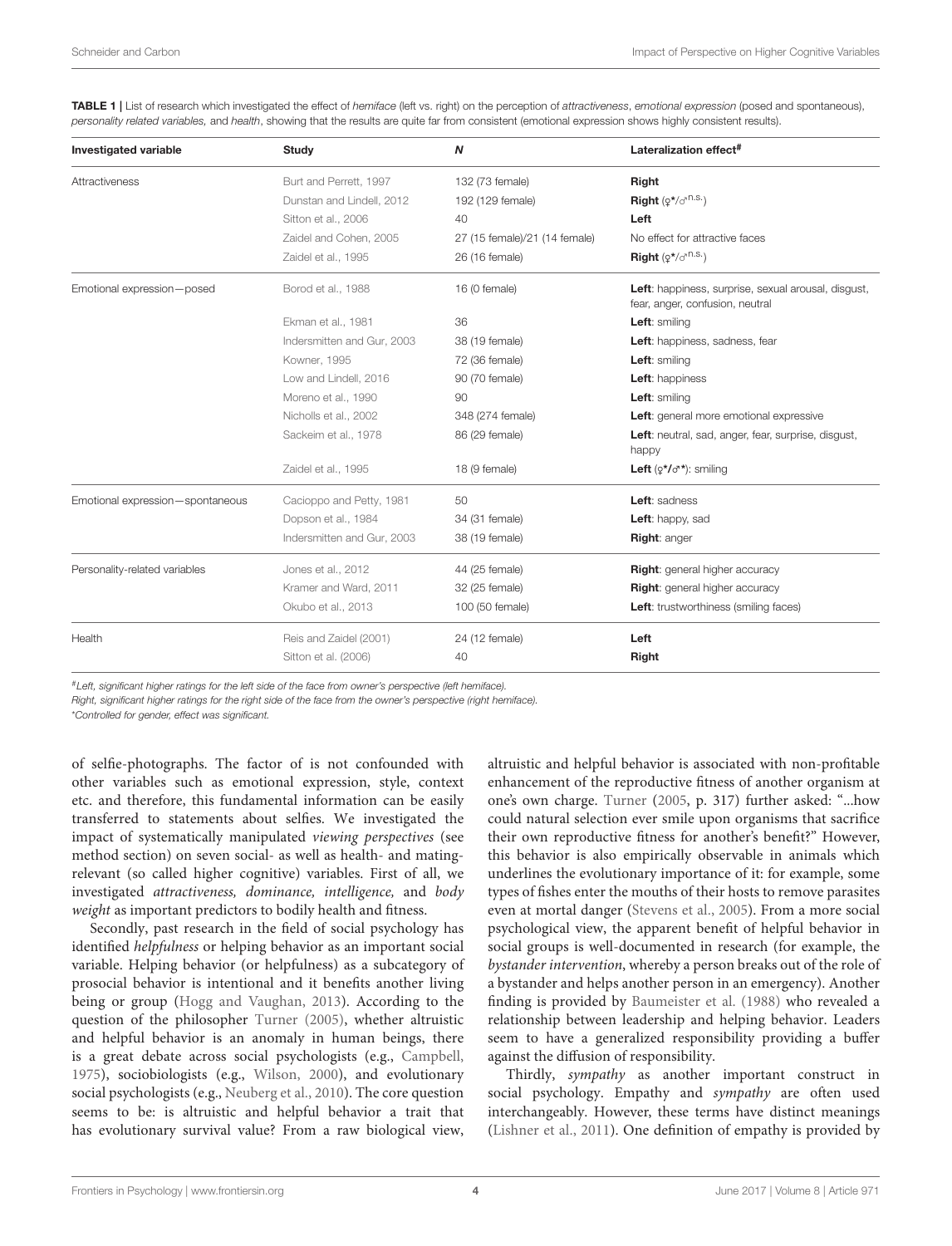[Hogg and Vaughan \(2013\)](#page-13-31) who suggest that it is the ability to experiencing another person's emotions, thoughts and mindset. In contrast, sympathy is defined as a feeling of caring about someone else's trouble, sorrow or misfortune, but not necessarily the feeling of sharing the same feelings of another person. It could further be understood as a state of sharing the same interests, attitudes, goals etc. with another person. With respect to mating-related behavior (such as mating choice), research revealed sympathy as an important variable. In accordance with the so-called "homogamy hypothesis", people tend to seek for partners with similar hobbies, habits, interests, attitudes (e.g., religiosity) and mindsets (e.g., [Hahn and Blass, 1997;](#page-13-33) Watson et al., [2004;](#page-15-14) [Luo and Klohnen, 2005;](#page-14-32) [Perry, 2015\)](#page-14-33).

Distinctiveness. [Carbon et al. \(2010\)](#page-12-14) pointed out that this term is somewhat ambiguously defined in research. Following the definition of [Wickham and Morris \(2003\)](#page-15-15), distinctiveness can "traditionally" mean "standing out from a crowd" or, alternatively, "deviating from the average face" (so-called "deviation"). In the present paper, we used the traditional definition from face research with distinctiveness as an assessment of the salience of a face standing out of a crowd (of other faces). With respect to research in the field of perceived attractiveness and mating behavior, there is some evidence that symmetry, but also averageness could be taken as a predictor to bodily health (see e.g., [Thornhill and Gangestad, 1993;](#page-15-8) Grammer and Thornhill, [1994;](#page-13-11) [Shackelford and Larsen, 1997;](#page-14-34) [Jones et al.,](#page-13-7) [2001;](#page-13-7) [Penton-Voak et al., 2001;](#page-14-5) [Rhodes et al., 2001;](#page-14-10) Zaidel and Cohen, [2005;](#page-15-7) [Fink et al., 2006\)](#page-13-8). According to [Valentine's](#page-15-16) [\(1991\)](#page-15-16) so-called Multidimensional Face Space Model, typical faces (e.g., high level of averageness) are densely located near the centroid of this face space, hence these faces are highly similar; whereas distinctive faces are less densely clustered [\(Valentine,](#page-15-16) [1991;](#page-15-16) [Newell et al., 1999\)](#page-14-35). Thus, potential effects of rarely changes in viewing perspective on the perceived distinctiveness could be applied to selfie-related techniques.

The finding of evidence that viewing perspective has a great impact could lead to a better understanding of how a selfie should be taken and how we perceive a given face.

# STUDY 1

### Methods

Study 1 was conducted as an initial study where we wanted to find out which conditions were interesting in particular. Accordingly, we targeted to reveal even small effects. We further stressed the detection of effects against testing null-effects (focusing on  $\alpha$  and not  $β$ ). For the initial study, we had no knowledge of how strong our target variables (e.g., attractiveness and sympathy) correlated. Accordingly, we set all the pre-defined correlations to relatively weak intercorrelations. With an  $\alpha$ -level of 0.05, a power of 0.80 and an effect size to be able to detect  $f = 0.10$  we obtained a minimum total sample size of 161.

### **Participants**

One Hundred and seventy two observers participated in the online based study (134 female;  $M = 25.2$  years,  $SD = 8.3$ , range 18–61 years) on voluntary basis. Data were collected using the online survey tool "SoSci Survey" [\(Leiner, 2014\)](#page-13-34). Most of the recruited participants were students of the University of Bamberg and gained course credit to fulfill course requirements. All other participants were recruited by online announcements (e.g., Facebook groups). All participants were naïve to the aim of the study and were not familiar with the presented faces.

### **Materials**

In order to ascertain the precise orientation of a face with respect to the vantage point of the camera, we selected 3D face scans (Di3D-technology) of 14 human models (7 female, aged  $M = 25.0$  years,  $SD = 3.3$ , range 20–31 years). We aligned these models with respect to a virtual camera and created 2D images of the faces corresponding to a camera position aligned with the inter-ocular point and perpendicular to the vertical axis of the face. We then rendered the image from seven camera perspectives (see [Table 2](#page-5-0)) using Autodesk 3ds<sup>TM</sup> Max 2017 (note: the perspectives were all defined in terms of the face owner's view):  $above_{30}$ <sup>°</sup> ("from above," which is equivalent to a camera raised and tilted by 30°), below<sub>30°</sub> ("from below," which is equivalent to a camera lowered and tilted by  $30^{\circ}$ ),  $15^{\circ}$  left (rotated, which is equivalent to a camera located 15◦ to the left side of the face: we refer to this manipulation as *left hemiface*<sub>15°</sub>), 30° left (rotated, which is equivalent to a camera located 30° to the left side of the face: we refer to this manipulation as left hemiface<sub>30°</sub>), 15° right (rotated, which is equivalent to a camera located 15° to the right side of the face: we refer to this manipulation as right hemiface<sub>15°</sub>), 30° right (rotated, which is equivalent to a camera located 30° to the right side of the face: we refer to this manipulation as right hemiface<sub>30°</sub>), and  $0^{\circ}$  (frontal view, which is equivalent to a frontal snapshot). The use of these seven perspectives was inspired by a study of [Schneider et al.](#page-14-0) [\(2012\)](#page-14-0) who only used gradations of  $30°$  which we extended by using more finely graduated levels of 15° levels (0°, 15°, 30°). We refer to this manipulation as viewing perspective in the following. Please see example stimulus with the respective manipulation in **[Table 2](#page-5-0)**.

### Procedure

The study had two factors: model gender (gender of the shown face) and viewing perspective, with the dependent variable (rating of personality variables: attractiveness, helpfulness, sympathy, dominance, distinctiveness, intelligence, and the associated body weight) as the subordinate orders. Factor levels were blocked and their sequences were counterbalanced across participants. This resulted in 2 [gender of model]  $\times$  7 [viewing perspective]  $\times$  7 [personality dimensions] = 98 trials. Each picture was presented in color on a black background and was standardized to a size of  $600 \times 450$  pixels. Due to the fact that the study ran online, the actual size on the display could not be fully controlled. However, we asked the participants to avoid the use of a mobile device (such as mobile phones and tablets). Furthermore, we kindly asked the participants to use the full screen mode of their browser to reduce destructing visual cues.

For each stimulus, participants provided a rating (on a 7 point Likert scale) or body weight judgment (in kilograms) based on their individual, subjective and spontaneous impression, respectively (by presenting an initial sentence like e.g., "I perceive the shown face as..."). The scale ranged from "less" to "very"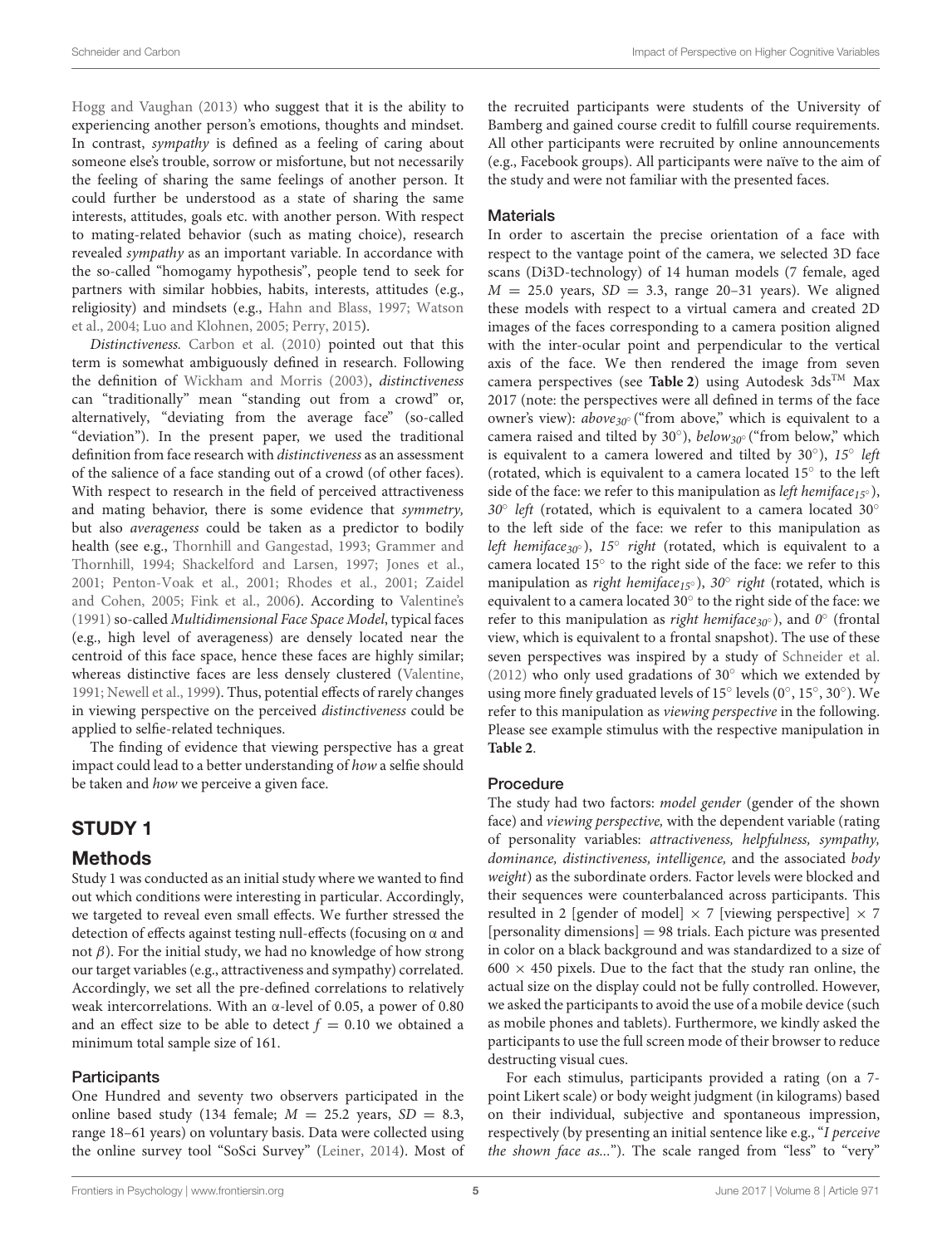| Dependent variable | Gender    | Below <sub>30</sub> | hemiface <sub>30</sub><br>te⊾ | Left hemiface <sub>15</sub> | Frontal | Right hemiface <sub>15</sub> | Right hemiface <sub>30</sub> | Above <sub>30</sub> |
|--------------------|-----------|---------------------|-------------------------------|-----------------------------|---------|------------------------------|------------------------------|---------------------|
|                    |           |                     |                               | $\mathbf{L}$                |         |                              |                              |                     |
| Attractiveness     | $\circ$   | 2.95                | $54**$ (1.33)<br>ო            | $3.65***$ (1.58)**          | 2.84    | $3.21* (0.58)$               | $3.54**$ (1.12)              | 2.68                |
|                    | b,        | 3.04                | $3.59* (0.74)$                | $3.70**$ (0.95)             | 3.06    | $3.38*(0.43)$                | $3.52* (0.55)$               | 2.81                |
|                    | Total     | 3.00                | $(1.01)$ ** $75$<br>ຕ         | $3.68***$ (1.25)            | 2.95    | $3.29*(0.52)$                | $3.53**$ $(0.81)$            | 2.75                |
| Helpfulness        | $\circ$   | 4.04                | 4.09                          | 3.97                        | 4.01    | 4.15                         | $4.21* (0.31)$               | $3.08***(-1.47)$    |
|                    | Õ         | 3.99                | 3.92                          | 4.00                        | 4.06    | 4.10                         | 4.21                         | $3.06*** (-1.96)$   |
|                    | Total     | 4.02                | 4.00                          | 3.99                        | 4.03    | 4.13                         | $4.21* (0.31)$               | $3.07***(-1.75)$    |
| Sympathy           | $\circ$   | 3.85                | 4.01                          | 4.07                        | 3.84    | 3.94                         | 4.11                         | 3.49                |
|                    | Õ         | 3.97                | 3.98                          | 4.06                        | 3.85    | 4.10                         | 4.19* (0.49)                 | 3.56                |
|                    | Total     | 3.91                | 4.00                          | 4.07                        | 3.84    | 4.02                         | $4.15^{*}$ (0.34)            | 3.53                |
| Dominance          | $O+$      | 4.06                | 3.68                          | 3.68                        | 3.97    | 3.77                         | 3.97                         | 4.30                |
|                    | ď         | 4.14                | 3.81                          | 3.69                        | 3.81    | 3.97                         | 3.93                         | 4.04                |
|                    | Total     | 4.10                | 3.75                          | 3.69                        | 3.89    | 3.87                         | 3.95                         | 4.17                |
| Distinctiveness    | $\circ$ + | 3.47                | 3.73                          | 3.99                        | 3.95    | 4.03                         | 3.81                         | 4.17                |
|                    | Ò         | 3.82                | 3.92                          | 4.20                        | 4.03    | 4.05                         | 4.02                         | 4.11                |
|                    | Total     | 3.64                | 3.82                          | 4.09                        | 3.99    | 4.04                         | 3.91                         | 4.14                |
| Intelligence       | $\circ$   | 4.22                | 4.13                          | 4.27                        | 4.06    | 4.09                         | 4.46* (0.66)                 | 4.09                |
|                    | b,        | 4.20                | 4.18                          | 4.13                        | 3.99    | 4.22                         | 4.27                         | 3.85                |
|                    | Total     | 4.21                | 4.16                          | 4.20                        | 4.03    | 4.16                         | $4.37* (0.59)$               | 3.97                |
| Body weight        | $\circ$   | 75.90** (1.13)      | 70.36                         | 69.93                       | 71.91   | 70.73                        | 70.81                        | $65.26**$ (-1.89)   |
|                    | $\delta$  | 80.00*** (1.75)     | 71.95                         | 72.54                       | 73.62   | 71.99                        | $71.11**(-0.75)$             | $68.23** (-1.72)$   |
|                    | Total     | 77.95*** (1.36)     | $.16*(-0.48)$<br>r,           | 71.24                       | 72.76   | $71.36* (-0.46)$             | $70.96**(-0.56)$             | $66.75*** (-1.75)$  |

<span id="page-5-0"></span>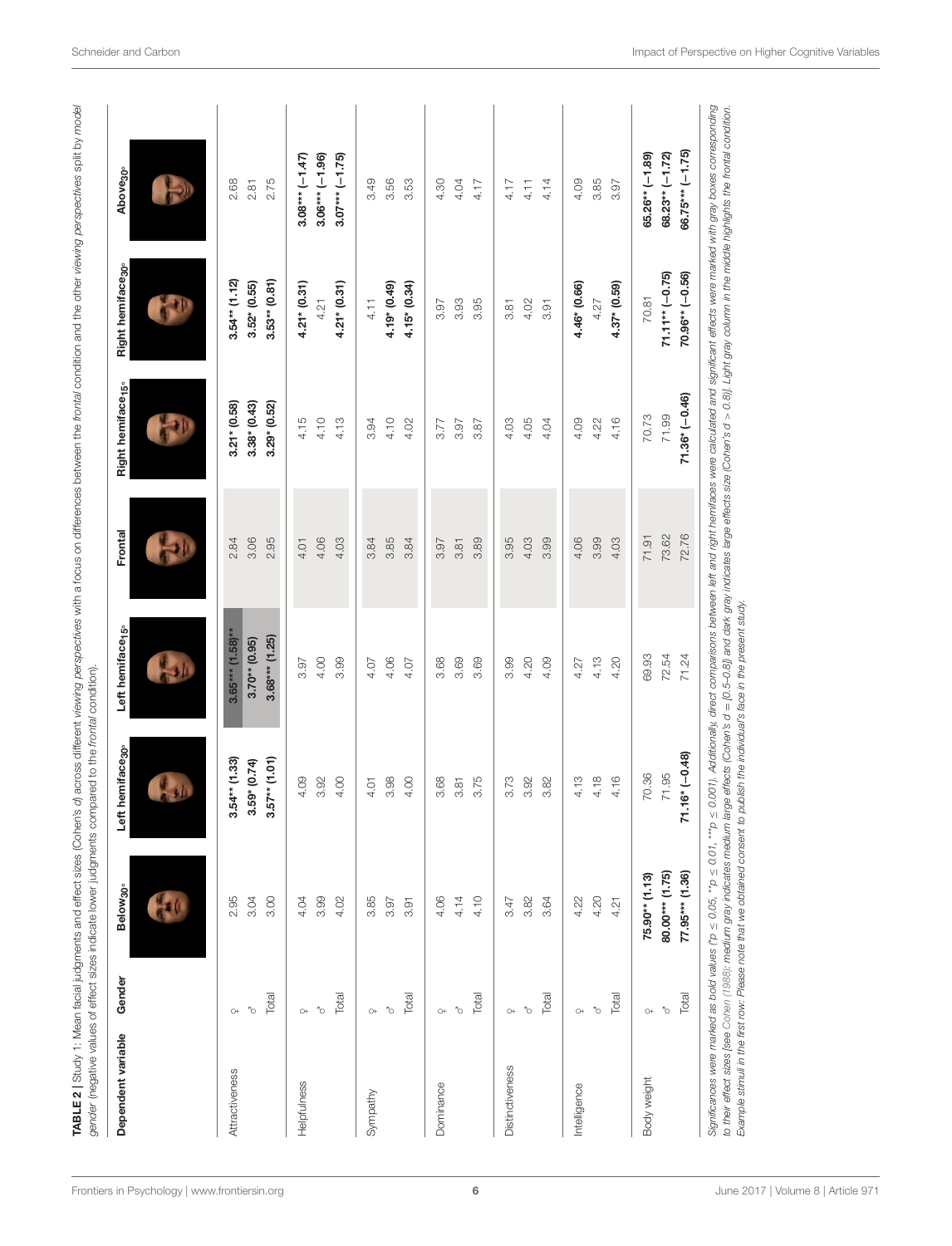(e.g., "attractive"). For the variable distinctiveness, we additionally referred to the aforementioned definition: "a distinct face/person is remarkable standing out from a crowd of other faces/persons." With respect to the perceived body weight, the initial sentence was "Please judge the perceived body weight of the shown person in kilograms (in whole numbers)." Each trial started with a fixation cross followed by a blank screen and the target face until a response on the keyboard was made. The whole procedure lasted  $∼15$  min.

### Results

One of the main goals of this study was to understand the nature of selfies in contrast to conventional frontal portraits, such as current passport photos in the European Union. Accordingly, analyses focused on potential differences between the frontal condition and the other viewing perspectives. Data were analyzed with a two-factorial repeated-measures analysis of variance (rmANOVA) with the within-subject factor viewing perspective and the between-subject factor model gender. An univariate approach with Huynh-Feldt correction (Huynh and Feldt, [1976\)](#page-13-36) for the degrees of freedom (df) was used (correction factor  $\varepsilon$ ), which should be applied if  $\varepsilon$  is  $>0.75$  [\(Girden,](#page-13-37) [1992\)](#page-13-37). Furthermore, it shows good control of the Type I error rate [\(Oberfeld and Franke, 2013\)](#page-14-36). The original value of the *df* is reported. Partial  $\eta^2$  ( $\eta^2$ ) is reported as a measure of association strength. An α-level of 0.05 was used for all analyses reported in this paper and all reported p-values are two-tailed. Pairwise comparisons and respective Cohen's d were additionally calculated (see **[Table 2](#page-5-0)**). Further analyses were conducted with a focus on the simple main effects. All assumptions of a repeated measurement ANOVA were sufficiently fulfilled: independence of observations, normality of distribution of residuals as well as the homoscedasticity across and within all groups. All analyses were conducted by using RStudio (ver. 0.99.903) for Mac.

Regarding the attractiveness ratings, we found a significant main effect of viewing perspective,  $F_{(6, 72)} = 19.80, p <$ 0.0001,  $\eta_p^2 = 0.62$ ,  $\varepsilon = 0.91$ . In comparison to frontal snapshots ( $M_{frontal}$  = 2.95,  $SD_{frontal}$  = 0.73), further analyses revealed that sided snapshots were rated as significantly more attractive. However, this effect was more pronounced for snapshots of the left hemiface compared to the right hemiface, but only for the 15° left condition (direct comparison:  $M_{15°}$  left = 3.68,  $SD_{15°}$  left = 0.38 vs.  $M_{15°}$  right = 3.29,  $SD_{15°\text{ right}}$  = 0.60;  $d$  = 0.77). Although the left hemiface affected both genders, the effect was more pronounced for female faces (direct comparison:  $M_{15} \textdegree$  leftfemalefaces  $=$ 3.65,  $SD_{15}$ ° leftfemalefaces = 0.35 vs.  $M_{15}$ ° rightfemalefaces = 3.21,  $SD_{15°\ right females}$  = 0.62;  $d = 0.89$  and  $M_{15°\ left malefaces}$  = 3.70,  $SD_{15} \text{·left}$  leftmalefaces = 0.43 vs.  $M_{15} \text{·right}$  rightmalefaces = 3.38,  $SD_{15°\ right male faces}$  = 0.62;  $d = 0.60$ ). So, on average, showing the left cheek seems to be slightly more appealing, see **[Table 2](#page-5-0)**.

Analyses for helpfulness revealed a significant main effect of viewing perspective,  $F_{(6, 72)} = 29.53$ ,  $p < 0.0001$ ,  $\eta_p^2 = 0.711$ ,  $\varepsilon =$ 1.00. Interestingly, in comparison to *frontal* snapshots ( $M_{frontal}$  = 4.03,  $SD_{frontal} = 0.64$ ), pairwise comparison revealed that faces photographed from a higher viewing perspective (above<sub>30</sub>∘) were rated as significantly less helpful, ( $M_{above30°}$  = 3.07, SD<sub>above30</sub>°  $= 0.44$ ,  $d = -1.75$ ) across female and male faces, suggesting a body height dependent effect on the perception of helpfulness (see **[Table 2](#page-5-0)**). For snapshots of the *right hemiface*<sub>30</sub> $\circ$  we additionally found a small effect for only female faces  $(M_{30°\,right} = 4.21,$  $SD<sub>30° right</sub> = 0.60, d = 0.31$ , see **[Table 2](#page-5-0)**. However, direct comparisons of left vs. right hemifaces revealed no effect. Further analyses for the variable sympathy revealed a main effect of viewing perspective,  $F_{(6, 72)} = 5.70, p < 0.0001, \eta_p^2 = 0.322, \varepsilon$ = 0.87. More specifically, we found a small effect for snapshots of the right hemiface<sub>30</sub>° ( $M_{30°\, right} = 4.15$ ,  $SD_{30°\, right} = 0.77$ , d = 0.40), see **[Table 2](#page-5-0)**. This effect was slightly more pronounced in male faces ( $M_{30°\text{right}} = 4.19$ ,  $SD_{30°\text{right}} = 0.63$ ,  $d = 0.49$ ). Again, direct comparisons of left vs. right hemifaces revealed no effect. Analyses for the variable intelligence revealed a small but significant main effect of *viewing perspective*,  $F_{(6, 72)} = 2.39$ ,  $p =$ 0.041,  $\eta_p^2 = 0.166$ ,  $\varepsilon = 0.94$ . In comparison to *frontal* snapshots  $(M_{frontal} = 4.03, SD_{frontal} = 0.72)$ , analyses revealed that the *right hemiface*<sub>30</sub>° ( $M_{30°\,right} = 4.37$ ,  $SD_{30°\,right} = 0.40$ ,  $d = 0.59$ ) was rated as slightly more intelligent. Direct comparisons of left vs. right hemifaces revealed no effect.

Regarding the body weight judgments, we found a strong effect of viewing perspective,  $F_{(6, 72)} = 31.10, p < 0.0001, \eta_p^2 =$ 0.722,  $\varepsilon = 0.95$ , replicating the results reported by Schneider et al. [\(2012\)](#page-14-0). In comparison to the *frontal* condition ( $M_{frontal}$  = 71.91,  $SD_{frontal}$  = 3.41), the associated body weight for faces photographed from a lower perspective ( $M_{below30°}$  = 77.95,  $SD_{below 30°} = 4.10, d = 1.36$ ) was rated as significantly higher than for faces photographed from a higher perspective ( $M_{above30°}$  = 66.75,  $SD_{above30°}$  = 3.37, *d* = −1.75), see **[Table 2](#page-5-0)**. We further found that snapshots of the right hemiface produced slightly lower body weight judgments ( $M_{15\degree\text{right}}$  = 71.36,  $SD_{15\degree\text{right}}$  = 2.60,  $d = -0.46$  and  $M_{30°\text{right}} = 70.96$ ,  $SD_{30°\text{right}} = 2.89$ ,  $d = -0.56$ ). Furthermore, left cheek views (showing the left hemiface) also produced significantly lower associated body weight assessments  $(M_{30°left} = 71.16, SD_{30°left} = 3.11, d =$ −0.48). Other viewing perspectives had no effect on the associated body weight. We did not find any effects for the variables dominance or distinctiveness.

### **Discussion**

The main goal of Study 1 was to investigate the potential effects of different perspectives on the perception of a given face, compared to classical frontal portrait photos. In Study 1, we let our participants rate person-related variables across different viewing perspectives on the basis of faces. We were able to show that in the case of attractiveness ratings, the perspective of the camera had a significant effect. This effect was especially positive for presentations of the left hemiface and more distinct for female faces (in contrast to male faces) what is in line with findings by [Sitton et al. \(2006\)](#page-14-24), although others, e.g., [Dunstan and Lindell](#page-13-26) [\(2012\)](#page-13-26) did only found this effect for male faces. This optimization possibility is seemingly often used in the field when people take a selfie: Here, people tend to show a side bias (mostly showing the left cheek)—interestingly, the left hemiface has a significant effect on the perception of (positive) emotion (see McManus and Humphrey, [1973;](#page-14-27) [Bruno and Bertamini, 2013;](#page-12-0) [Lindell, 2013a](#page-13-22)[,b;](#page-13-23)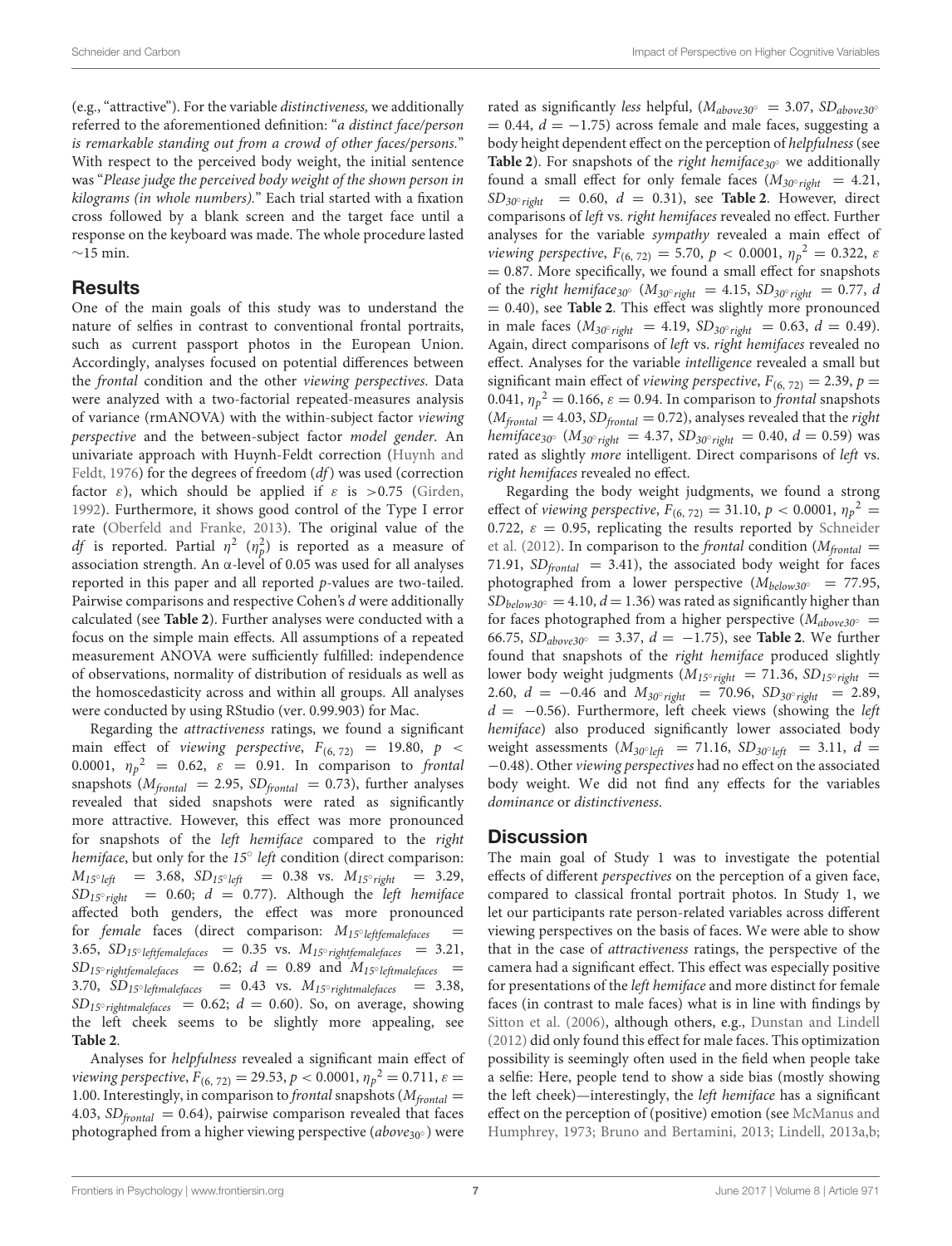[Low and Lindell, 2016\)](#page-13-24). However, our results are also in some contrast to our initial hypothesis and also to other research: e.g., [Burt and Perrett \(1997\)](#page-12-7) used chimeric faces and revealed that the right hemiface impacts attractiveness more than the left side. Other research e.g., [Zaidel et al. \(1995\)](#page-15-6) as well as Dunstan and Lindell [\(2012\)](#page-13-26) also revealed this right side effect but only for female faces. Furthermore, in our dataset the right hemiface also positively affected the perception of attractiveness although this effect was less pronounced. However, in these studies only frontal (partly chimeric) faces were used and stimuli were not rendered from 3D models. [Dunstan and Lindell \(2012\)](#page-13-26), in contrast, used photographs of human models but with a visible torso and direct gaze toward the camera. In the present study, we decided to use fully rotated faces which were based on photogrammetry which allows the extracting of variable perspectives from one single face model, so that all instances show the very same face at one fixed moment in time. Similarly, [Burke et al. \(2007\)](#page-12-15) and [Schneider et al. \(2012\)](#page-14-0) suggested that depth information (which was highly available in our stimuli set) in particular contributes to differences in the perception of a face. In contrast to our hypothesis, we did not find any effects of elevating or lowering the camera, neither for male (lowering the camera) nor for female faces (elevating the camera). However, this is in line with recent research by [Baranowski and Hecht \(in press\)](#page-12-16) who did not find such an effect in faces of (unknown) actors.

Regarding the variable helpfulness, we found a small but significant effect for right sided faces and a clear negative effect for faces shown from a higher vantage point, suggesting a heightdependent effect of viewing perspective on perceived helpfulness. Regarding the  $above_{30°}$  condition, which is equivalent to a taller person looking down on a smaller person, recent research revealed that taller persons are associated with greater leadership skills [\(Re et al., 2012,](#page-14-37) [2013\)](#page-14-38). From this point of view, you may expect that smaller persons indeed rely on the helpfulness of the respective leader instead of being more helpful themselves. Accordingly, persons seen from above, such as typically smaller persons, might be assessed as less helpful—or even more precisely, as being potentially less helpful. Interestingly, we found such a perspective-relevant effect on helpfulness only with faces that are observed from above, but we failed to document an effect of higher helpfulness with faces observed from below. Furthermore, showing the right cheek (compared to the frontal condition) positively affects the perception of helpfulness especially for female faces. Beside the fact that this effect was rather small and not significantly larger for the left cheek condition, we could only speculate: similarly, we also found a significant and positive effect for the right hemiface on the perceived intelligence. Following the results of a recent study by [Furnham and Cheng \(2015\)](#page-13-38), intelligence could be taken as a predictor for helpful behavior (as a facet of agreeableness). Accordingly, this may explain the similar pattern of helpfulness and intelligence. However, the effect of gender as well as the effect of rotation could not be sufficiently explained. A possible explanation for the right-side bias in the perception of intelligence is provided by findings that the right hemiface is associated with scientific, rational, academic and unemotional concepts (e.g., [Nicholls et al., 1999;](#page-14-39) [ten Cate, 2002;](#page-15-17) [Lindell and Savill,](#page-13-39)

[2010;](#page-13-39) [Churches et al., 2012\)](#page-13-40): e.g., in a study [ten Cate \(2002\)](#page-15-17) presented pictures of professors of the eighteenth century and let participants rate how "scientific" they perceived the respective professor. Accordingly, participants rated the right cheek pictures as more scientific. This finding was further extended by Churches et al. [\(2012\)](#page-13-40) who found that people intuitively show either the left or the right cheek, depending on what they want to express (scientists of core-sciences such was mathematics, engineering as well as chemistry show their right cheek, whereas scientists of human sciences such as psychology tended to show the left cheek).

With respect to the perceived sympathy, we found a significant and positive effect for right sided snapshots (showing the right cheek) especially for male faces (compared to the frontal condition). However, direct comparison of left vs. right hemifaces revealed no significant difference. Accordingly, our results might contrast past findings according to which the left hemiface is perceived as more emotional (see e.g., [Sackeim et al., 1978;](#page-14-25) [Zaidel et al., 1995;](#page-15-6) [Nicholls et al., 2002;](#page-14-26) [Jones et al., 2012;](#page-13-21) [Lindell, 2013a](#page-13-22)[,b;](#page-13-23) [Low and Lindell, 2016\)](#page-13-24). However, to the author's knowledge, there is no investigation on the perception of sympathy with respect to viewing perspective. Moreover, we assume that sympathy is only a single facet of the entire and complex construct of emotion. Thus, the pattern of our data leads to the speculation that it does not contradict past findings, since the perception of emotions is not homogenously unilaterally affected.

With respect to the perception of the associated dominance, past research revealed that raising the head improves the perception of it (e.g., [Otta et al., 1994;](#page-14-16) [Mignault and Chaudhuri,](#page-14-17) [2003;](#page-14-17) [Chiao et al., 2008;](#page-13-14) [Rule et al., 2012\)](#page-14-18). Similarly, Burke and Sulikowski [\(2010\)](#page-12-6) demonstrated a clear association between upward postures and perceived masculinity. Thus, we expected higher ratings for upward-pitched faces and lower ratings for downward-pitched faces, compared to the frontal condition. However, we did not find this effect in our sample. Moreover, there was not even any significant difference between upward vs. downward pitched faces. Calling our results into question, we suggest that cervical cues (e.g., the visibility of a neck) are essential for the perception of dominance (keep in mind that in the aforementioned studies, the neck was visible). Additionally, the human trapezius muscle (a large muscle that extends longitudinally from the occipital bone to the lower thoracic vertebrae and laterally to the spine of the shoulder blade) is more visible and especially the longus colli muscle (the long muscle of the neck) is in more tension in the case of raised heads. Most notably with male bodies, [Frederick and Haselton \(2007\)](#page-13-12) demonstrated that perceived dominance is strongly dependent on the perceived muscle mass. Our set of stimuli was limited to neckless faces only. Accordingly, important cues to muscle mass and dominance were not accessible.

Considering past research, the effects that were mainly investigated were of viewpoint on recognition processes, relating to distinctiveness. It is suggested that distinctive faces are recognized better than ones that are more typical in their appearance (in the sense of [Valentine, 1991](#page-15-16) so-called Multidimensional Face Space Model): Typical faces are densely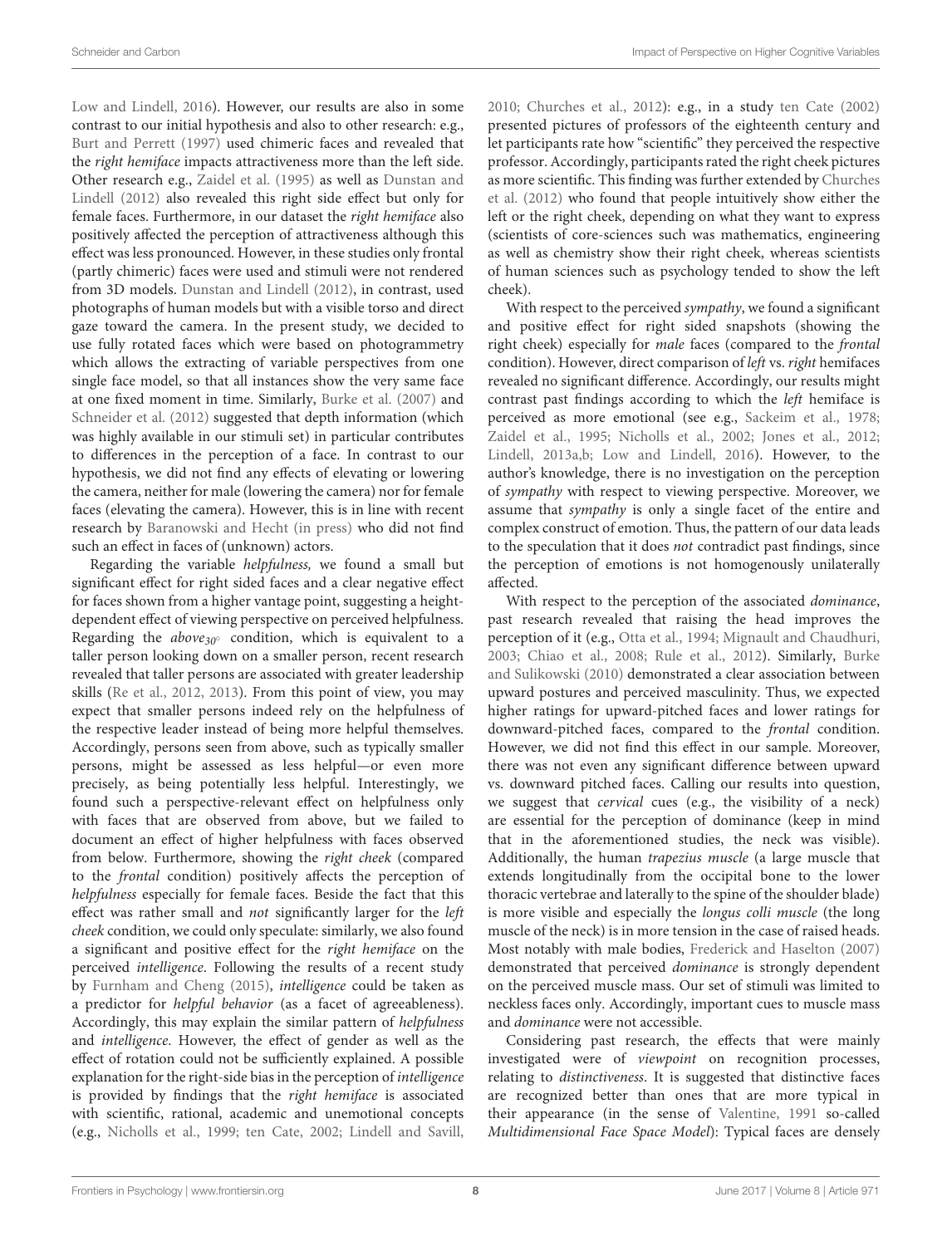located near the centroid of this face space, hence there is a high potential for confusion; whereas distinctive faces are less densely clustered (e.g., [Valentine, 1991;](#page-15-16) [Newell et al., 1999\)](#page-14-35). Regarding to our study, research revealed that in cases of unfamiliar face processing, changes due to (planar) rotation (i.e., a rotation called "roll") makes face recognition harder. In fact such a kind of rotation disrupts featural (e.g., [Carbon and Leder, 2006;](#page-12-17) [Stephan and Caine, 2007;](#page-14-40) [Akselrod-Ballin and Ullman, 2008\)](#page-12-18) as well as "configural processing" (e.g., [Carbon and Leder, 2006;](#page-12-17) [Favelle et al., 2011\)](#page-13-41) and "holistic processing" [\(Tanaka and Farah,](#page-15-9) [1993;](#page-15-9) [Leder and Carbon, 2005;](#page-13-42) [Goffaux et al., 2009;](#page-13-43) but see [Richler et al., 2011\)](#page-14-41). In the present study we addressed the much-less-investigated case of faces rotated in terms of "yaw" and "pitch." Furthermore, relating to face recognition, research revealed an interaction between distinctiveness and viewing perspective. More specifically, it is suggested that the visibility of distinctive parts of a face varies across different viewing perspectives, hence recognition performance is dependent on the availability of these parts: distinctive facial features could be invisible in faces which are presented in profile (e.g., Valentin et al., [1999,](#page-15-18) [2001\)](#page-15-19). However, direct potential effects of viewing perspective on distinctiveness have not yet been investigated. In our study, we could not find any effects of perspective on distinctiveness; probably the extent of utilized deviations from the frontal perspective was just not large enough to find any effects. This would be in accordance with previous research wherein robust face processing of configural aspects was documented up to a (planar) rotation of about 60° from the frontal-upright orientation [\(Carbon et al., 2007\)](#page-12-19).

In Study 1, we were able to replicate the so called "height-weight illusion" (first mentioned by [Schneider et al., 2012\)](#page-14-0) whereby faces seen from a higher viewing perspective are associated with a significantly lower body weight compared to faces seen from a lower viewing perspective. This advantage was slightly more pronounced in faces showing their right cheek (right hemiface). This finding is in accordance with research that revealed a preference for sided faces (e.g., Bruno and Bertamini, [2013;](#page-12-0) [Yeh and Lin, 2014\)](#page-15-1). Furthermore, it underlines the correlation between the perception of facial mass (and respective body weight), and perceived attractiveness (e.g., Tovee et al., [1998,](#page-15-20) [1999,](#page-15-21) [2006;](#page-15-10) [Swami et al., 2006,](#page-14-42) [2010;](#page-15-22) [Coetzee et](#page-13-18) al., [2009,](#page-13-18) [2010\)](#page-13-19).

# STUDY 2

Study 1 revealed that perspective has an impact on facial judgments, especially for body weight judgments (previews findings are reported by e.g., [Schneider et al., 2012,](#page-14-0) [2013\)](#page-14-22); other postulated effects were less pronounced or absent. However, the used viewing perspectives of Study 1 are sometimes found with selfies but some additional ones are even more typical of the selfie style (see e.g., [Bruno et al., 2014\)](#page-12-1). Just imagine that you are going to take a selfie on your next trip. It is unlikely that you will only rotate your mobile phone rigidly around one axis, but typically you will use a combination of such rotations. Accordingly, the aim of Study 2 was to examine the impact of typical perspectives of selfies on facial judgments.

For study 2, we focused on medium size effects as the study was framed in a more applied context expecting rather more noise and less signal. Accordingly, we adjusted our pre-sets in terms of effect size ( $f = 0.25$ ) and power ( $1 - \beta = 0.95$ ), yielding a needed total sample size of 45.

# Method

### **Participants**

Sixty-seven observers participated in the online-based study (52 female;  $M = 24.3$  years,  $SD = 3.6$ , range 19-38 years) on a voluntary basis. Data were collected using the online study tool "SoSci Survey" [\(Leiner, 2014\)](#page-13-34). Method of recruiting participants was the same as in Study 1. All participants were naïve to the aim of the study; none of them participated in Study 1; they were not familiar to the presented faces.

### **Materials**

The stimulus material of Study 2 was the same as in Study 1, with the difference that we changed the used viewing perspectives toward an even more selfie-esque style by combining tilted and rotated camera conditions (see [Carbon, 2017\)](#page-12-20). As a result, we got the following seven viewing perspectives (see **[Table 3](#page-9-0)**):

- above<sub>30</sub>°, below<sub>30</sub>° (both, above<sub>30</sub>° and below<sub>30</sub>° as in Study 1),
- $above_{30°left}$  (combination: elevated/rotated, which is equivalent to a raised and tilted camera plus a camera located 30° to the left side of the face) below<sub>30°left</sub> (combination: lowered/rotated, which is equivalent to a lowered and tilted camera plus a camera located  $30^\circ$  to the left side of the face), above<sub>30°right</sub>(combination: elevated/rotated, which is equivalent to a raised and tilted camera plus a camera located 30 $^{\circ}$  to the right side of the face), below<sub>30 $^{\circ}$ right</sub>(combination: lowered/rotated, which is equivalent to a lowered and tilted camera plus a camera located  $30^{\circ}$  to the right side of the face), and  $0^{\circ}$  (frontal view, which is equivalent to a frontal snapshot).

### **Procedure**

The procedure was the same as in Study 1.

### Results

In Study 2 we focused again on the impact of different perspectives on several person-related variables, always with the frontal perspective as the base condition. To be able to optimally compare the results between both studies, we followed the same strategy of analyses (see details above).

Regarding the attractiveness ratings, we found a significant main effect of *viewing perspective*,  $F_{(6, 72)} = 11.75$ ,  $p < 0.0001$ ,  $\eta_p^2 = 0.495$ ,  $\varepsilon = 1.00$ . In comparison to frontal snapshots  $(M_{frontal}$  = 3.22, SD<sub>frontal</sub> = 0.90), analyses revealed that elevating and rotating the camera had a large positive effect on attractiveness  $(M_{above30} \text{°} \text{·left} = 4.23, SD_{above30} \text{°} \text{·left} = 0.78, d$  $= 1.20$  and  $M_{above30°\,right}$   $= 4.11, SD_{above30°\,right}$   $= 0.83, d =$ 1.02). In both cases (snapshots of the left and right hemiface), the effect was more pronounced for male faces ( $M_{above30^{\circ}left}$  = 4.16,  $SD_{above30^{\circ}left}$  = 0.96,  $d = 1.77$  and  $M_{above30^{\circ}right}$  =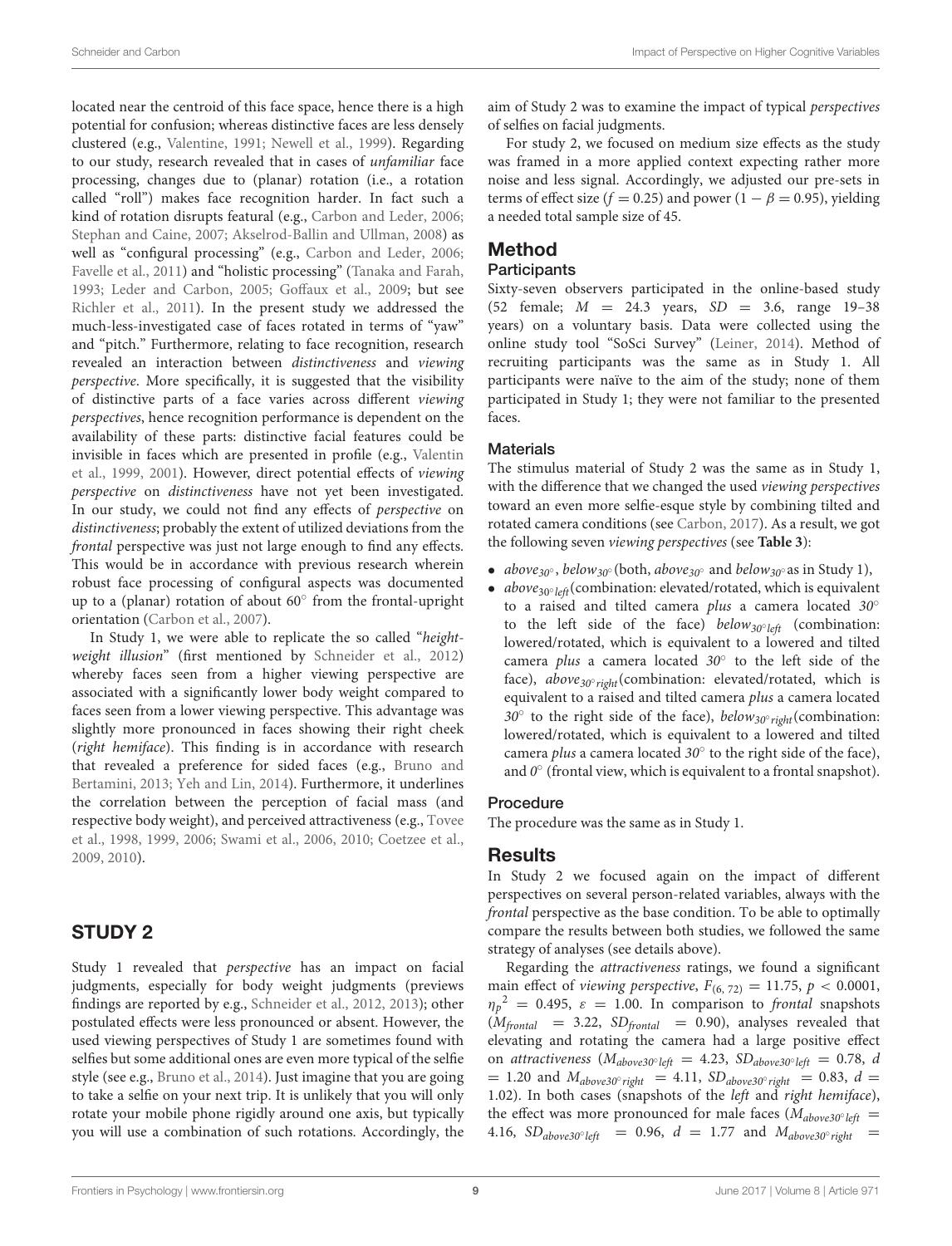| Dependent variable     | Gender                 | Below <sub>30°</sub> | Below <sub>30'left</sub> | Above <sub>30°left</sub> | Frontal | Above <sub>30°right</sub> | Below <sub>30°right</sub> | Above <sub>30°</sub> |
|------------------------|------------------------|----------------------|--------------------------|--------------------------|---------|---------------------------|---------------------------|----------------------|
|                        |                        |                      |                          |                          |         |                           |                           |                      |
| Attractiveness         | $\bigcirc +$           | 3.90                 | 3.30                     | 4.29                     | 3.65    | 4.12                      | $2.25**(-1.44)$           | 3.32                 |
|                        | $\gamma_{\rm O}$       | 2.93                 | 2.17                     | $4.16**$ (1.77)          | 2.79    | $4.10* (1.67)$            | 2.25                      | 2.64                 |
|                        | Total                  | 3.42                 | 2.73                     | $4.23**$ (1.20)          | 3.22    | $4.11* (1.02)$            | $2.25**(-1.11)$           | 2.98                 |
| Helpfulness            | $O+$                   | 4.02                 | 4.07                     | 4.15                     | 4.30    | 3.98                      | 3.64                      | $2.66*** (-2.26)$    |
|                        | b,                     | 3.70                 | 2.96                     | $3.91* (1.23)$           | 3.04    | 4.41*** (1.62)            | 3.30                      | 2.39                 |
|                        | Total                  | 3.89                 | 3.52                     | 4.03                     | 3.67    | $4.20*(0.53)$             | 3.47                      | $2.52** (-1.41)$     |
| Sympathy               | $\circlearrowright\!$  | 4.05                 | 4.01                     | 4.15                     | 3.96    | 4.35                      | 3.49                      | 4.48                 |
|                        | $\circ$                | 3.56                 | 3.11                     | 3.65                     | 3.06    | 4.31                      | 3.50                      | 3.61                 |
|                        | Total                  | 3.81                 | 3.56                     | 3.90                     | 3.51    | 4.33                      | 3.49                      | 4.04                 |
| Dominance              | $\bigcirc\!+$          | 4.42                 | 3.66                     | 3.40                     | 3.75    | 3.68                      | 3.71                      | 3.07                 |
|                        | P.                     | 4.30                 | 4.18                     | 4.05                     | 4.03    | 4.53                      | 4.72                      | 4.00                 |
|                        | Total                  | 4.36                 | 3.92                     | 3.73                     | 3.89    | 4.10                      | 4.21                      | 3.54                 |
| <b>Distinctiveness</b> | $\circ$                | 4.76                 | 4.09                     | 3.84                     | 3.92    | 4.30                      | 4.92                      | 4.44                 |
|                        | Ò                      | 4.38                 | 3.90                     | 3.94                     | 4.08    | 4.10                      | 4.55                      | 3.53                 |
|                        | Total                  | 4.57                 | 3.99                     | 3.91                     | 4.00    | 4.20                      | 4.74                      | 3.98                 |
| Intelligence           | $\circlearrowright\!+$ | 4.55                 | 4.68                     | 4.07                     | 4.27    | 4.39                      | 4.23                      | 4.32                 |
|                        | Ò                      | 3.63                 | 3.84                     | 3.67                     | 4.02    | 4.54                      | 4.14                      | 3.83                 |
|                        | Total                  | 4.09                 | 4.26                     | 3.87                     | 4.14    | 4.47                      | 4.19                      | 4.08                 |
| Body weight            | $\circ$                | 66.94** (3.20)       | 63.28** (2.86)           | $50.99** (-3.65)$        | 57.96   | $51.14***$ (-3.51)        | $61.72** (2.19)$          | $51.77**$ (-2.68)    |
|                        | b,                     | 83.48*** (2.00)      | 79.58*** (2.12)          | $65.61*** (-2.11)$       | 73.55   | 63.12*** $(-3.47)$        | 79.76*** (2.10)           | 64.94*** (-2.82)     |
|                        | Total                  | 75.21*** (1.03)      | $71.43***$ (0.66)        | 58.30*** (-0.89)         | 65.75   | $57.13*** (-1.13)$        | 70.74*** (0.55)           | 58.35*** (-0.93)     |

<span id="page-9-0"></span>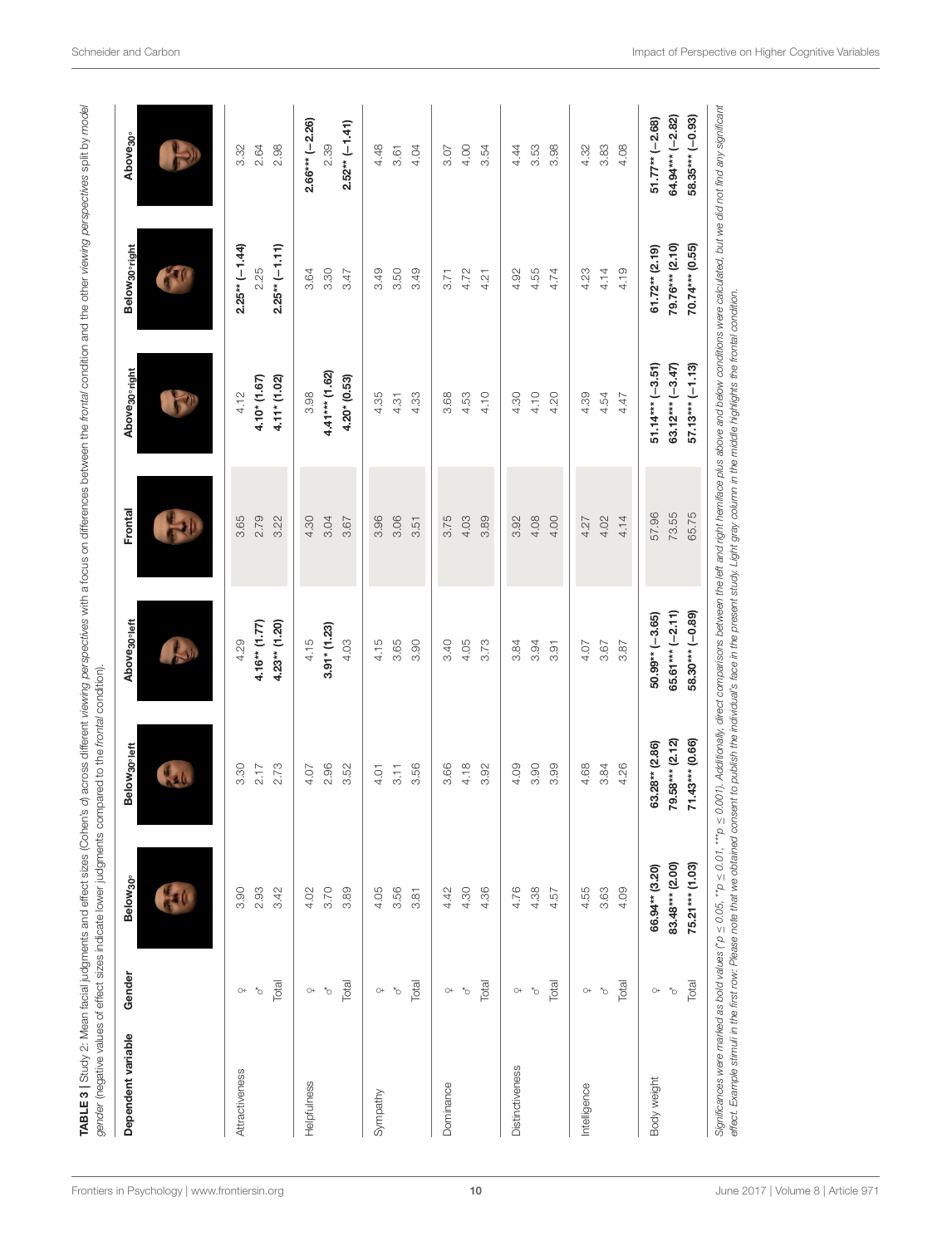4.10,  $SD_{above30^{\circ}right}$  = 0.97,  $d = 1.67$ ). In contrast, lowering and rotating the camera had a negative effect on attractiveness  $(M_{\text{below30}^{\circ} \text{right}} = 2.25, SD_{\text{below30}^{\circ} \text{right}} = 0.86, d = -1.11$ . This effect was more pronounced for female faces ( $M_{below 30°\, right}$  = 2.25,  $SD_{below30°\,right} = 0.95, d = -1.44$ , see **[Table 3](#page-9-0)**.

Analyses for the variable helpfulness revealed a significant main effect of viewing perspective,  $F_{(6, 72)} = 7.95$ ,  $p \lt 0.0001$ ,  $\eta_p^2 = 0.398$ ,  $\varepsilon = 1.00$ . Similarly to Study 1, in comparison to frontal snapshots ( $M_{frontal}$  = 3.67,  $SD_{frontal}$  = 1.08), faces photographed from a higher viewing perspective (above30°) were rated as significantly less helpful ( $M_{above30°} = 2.52$ ,  $SD_{above30°} =$ 0.40,  $d = -1.41$ ). This effect was particularly large for *female* faces (Mabove30◦ = 2.66, SD−30◦ = 0.45, d = −2.26), see **[Table 3](#page-9-0)**. Elevating the camera, however, did not have an effect. Specifically, for male faces, a combination of elevation and rotation of the camera (*above<sub>30° left</sub>*and *above<sub>30° right*) led to significantly higher</sub> helpfulness ratings ( $M_{above30^{\circ}left}=3.91$ ,  $SD_{above30^{\circ}left}=0.55$ ,  $d=$ 1.23 and  $M_{above30°\ right} = 4.41$ ,  $SD_{above30°\ left} = 0.85$ ,  $d = 1.62$ ), suggesting an interaction of gender and viewing perspective. Regarding the variable sympathy, we found higher ratings for male faces which were photographed from a higher viewing perspective and rotated by  $30^{\circ}_{\text{right}}$ . However, this effect was not significant; see **[Table 3](#page-9-0)**.

Regarding body weight judgments, we replicated the heightweight illusion [\(Schneider et al., 2012\)](#page-14-0) which was also found in Study 1, see **[Table 3](#page-9-0)**. Furthermore, compared to the frontal condition ( $M_{frontal}$  = 65.75,  $SD_{frontal}$  = 8.65), lowering plus rotating the camera produced significantly higher body weight judgments ( $M_{below 30°}$ <sub>left</sub> = 71.43, SD<sub>below30°</sub> l<sub>eft</sub> = 8.53,  $d = 0.66$ and  $M_{below 30° right}$  = 70.74,  $SD_{below 30° right}$  = 9.44,  $d$  = 0.55). Interestingly these conditions ( $below_{30^{\circ}left}$  and  $below_{30^{\circ}right}$ ), were still slightly lower than the pure  $above_{30} \circ$  condition without a horizontal rotation ( $M_{below30°}$  = 75.21,  $SD_{below30°}$  = 9.71,  $d_{below 30°left} = -0.41$  and  $d_{below 30°left} = -0.47$ ). We could also detect that elevating and rotating the camera indeed produced significantly lower body weight judgments ( $M_{above30^{\circ}left} = 58.30$ ,  $SD_{above30^{\circ}left}$  = 8.04,  $d = -0.89$  and  $M_{above30^{\circ}right}$  = 57.13,  $SD_{above30°\ right}$  = 6.41,  $d = -1.13$ ). Nevertheless, additional horizontal rotation of the camera did not significantly enhance the effect of height-weight illusion. In line with Study 1, we did not find any effects for the variables sympathy, dominance, distinctiveness, or intelligence.

### **Discussion**

The aim of Study 2 was to examine whether more selfie-specific viewing perspectives have an even more pronounced effect on facial judgments. Accordingly, in Study 2, we let participants rate personality variables across different viewing perspectives on the basis of faces. In accordance with the findings of Study 1, we could show that in case of attractiveness judgments were positively affected by horizontally rotating and elevating the camera. Similarly to Study 1, this effect was slightly (but not significantly) more pronounced for the left side of the face compared to the right side. We also reported larger effects for male faces compared to female faces. This suggests a clear preference for lateral and elevated snapshots. This conclusion is supported by findings that elevating the camera *plus* rotating the camera is generally preferred for taking selfies [\(Yeh and Lin, 2014;](#page-15-1) [Kalayeh et al., 2015\)](#page-13-44). An elevation within pure frontal depictions had no effect on attractiveness ratings at all what is in line with Study 1 and findings by [Baranowski and Hecht \(in press\)](#page-12-16). However, there was a slight (but non-significant) decrease in perceived attractiveness. In the case of the  $below_{right}$  condition (which is equivalent to a view from the right bottom) we found a decrease in perceived attractiveness, and this effect was even more pronounced for female faces. [Burt and Perrett \(1997\)](#page-12-7) as well as [Zaidel et al. \(1995\)](#page-15-6) argued that the right side of the owner's face positively affects the perception of facial attractiveness. However, this effect had not yet been investigated in combination with a classical selfie-style camera upward tilt. Similarly, it could be shown that facial cues can be taken as a valid predictor of body weight and this highly correlates with the perceived health and attractiveness [\(Coetzee et al., 2009,](#page-13-18) [2010\)](#page-13-19).

Regarding the assessment of helpfulness in Study 2, we showed that elevating and rotating the camera had a significant and positive effect. Similarly to Study 1, this effect was again slightly more pronounced in faces showing their right cheek (above<sub>30°right</sub>). In contrast, we replicated the negative effect of Study 1 (a *frontally* elevated camera: the *above*<sub>30</sub> $\circ$  condition is equivalent to a taller person looking downwards on a smaller person). At first sight this contradicts the finding of Study 1, where we argued the typical view of a taller person caused people to assess the viewed person as more helpful. The additional horizontal rotation eliminated this effect. We can only speculate at this point, but in the specific combination of tilting and rotating a camera might have induced a higher rating for helpfulness in Study 2 as this perspective reveals many details of the face and also looks quite realistic—the participants probably perceived a face from this perspective as much more of a real face than would have been the case with a flat picture of a face. The variable helpfulness might benefit from such a more holistic capture of a face to a greater extent than other variables.

Regarding the body weight judgments, we replicated the height-weight illusion that we also documented for Study 1. From this point of view [\(Schneider et al., 2012\)](#page-14-0), we expected and found generally higher body weight judgments for lower camera positions and generally lower body weight judgments for elevated camera positions. Surprisingly, in cases of lower camera positions (below<sub>30°left</sub> and below<sub>30°right</sub>), we were able to show that a further camera rotation slightly reduced the effect of higher body weight judgments and this was significant compared to the  $below_{30°}$  control condition. This suggests a strong positive rotation effect on perceived body weight, which is in accordance with the findings of Study 1. Similarly, we also found a slight but non-significant advantage in the combination of elevating and rotating the camera. Taken together, elevating the camera produces significantly lower body weight judgments across all conditions. An additional rotation does not sufficiently improve this effect. Lowering the camera produces significantly higher body weight judgments across all conditions. However, an additional rotation has a significant effect on perceived body weight (lower body weight judgments).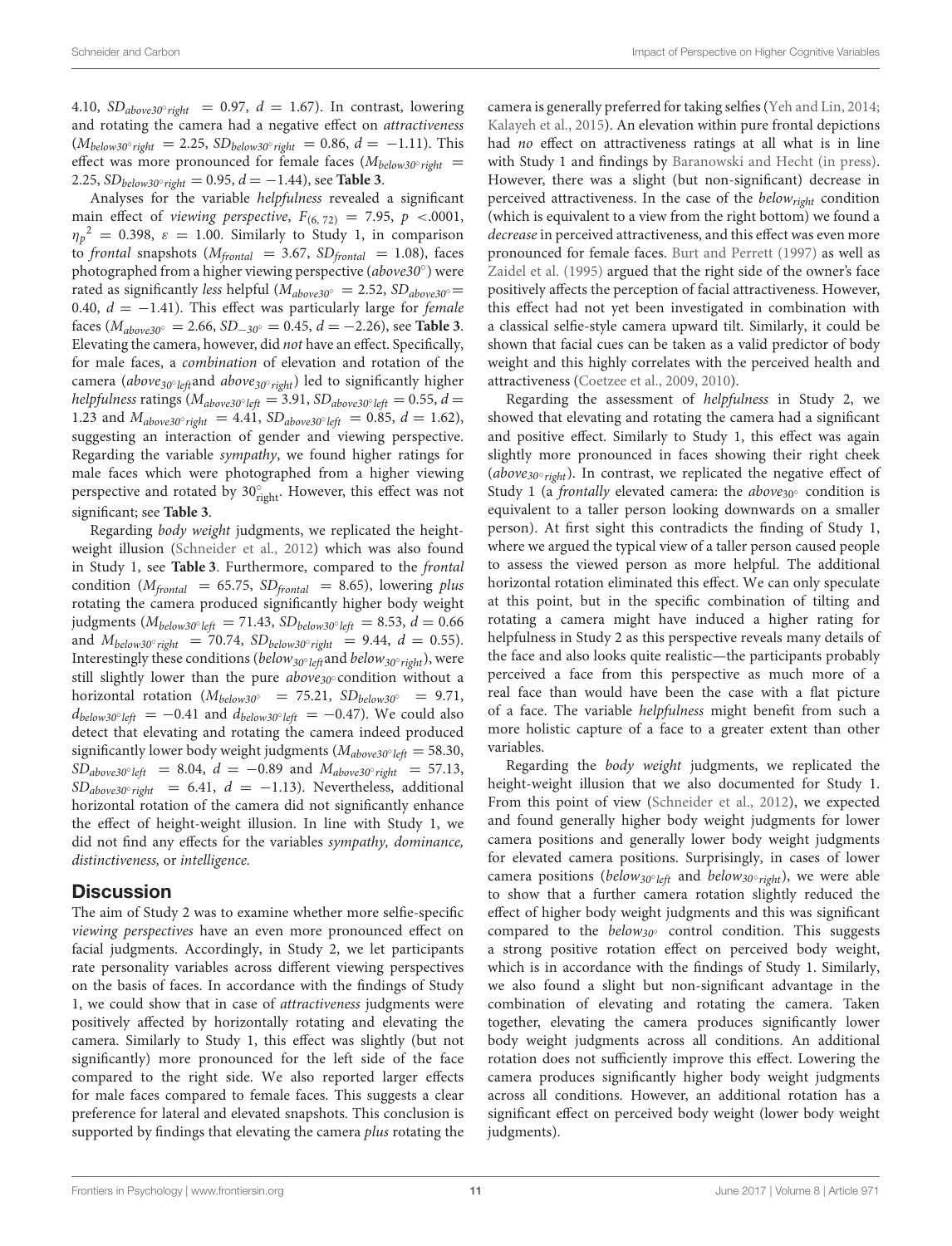# GENERAL DISCUSSION

The main goal of this study was to reveal the impact of perspective on persons depicted via selfies. In two studies, we revealed clear effects of perspective on higher cognitive processes (namely the perception of person-related variables on the basis of facial depictions). Research on selfies has revealed that persons who shoot selfies want to express their mood, their personality and even their lifestyle via selfies, so they try to optimize this information by intuitively adapting the camera position (see e.g., [Sorokowska et al., 2016\)](#page-14-1). Previous work documented that in cases of classical portraits there were a lot of compositional suggestions and artificial rules which were applied to gain pictures of high appeal, e.g., the "Golden Ratio Rule" or the "Rule of Thirds" or general placement principles of facial features (see e.g., [Tyler,](#page-15-23) [1998a](#page-15-23)[,b;](#page-15-24) [Westphalen, 2016\)](#page-15-25). However, scientific research is quite far from achieving consistent results about the meaningfulness and effects of these rules in general (e.g., [Green, 1995;](#page-13-45) [Höge,](#page-13-46) [1997;](#page-13-46) [McManus and Weatherby, 1997;](#page-14-43) [McManus and Thomas,](#page-14-44) [2007;](#page-14-44) [Bertamini et al., 2011\)](#page-12-21). In contrast, regarding the social phenomenon of taking selfies, one may find only a small number of suggestions, often in a relative unsystematic way, for taking the "best" selfie (scientificly investigated by e.g., [Yeh and Lin,](#page-15-1) [2014;](#page-15-1) [Kalayeh et al., 2015\)](#page-13-44) and some photographic rules like the "high-angle shot" (e.g., [Mamer, 2013\)](#page-14-45). However, there is little knowledge about whether and how exactly these aspects may have an impact on the perception of a given face. Moreover, there are some hints toward a general deviation from known photographic principles in selfies [\(Bruno et al., 2014\)](#page-12-1) and the impact of a typical selfie-style perspective has yet to be investigated.

Accordingly, our results suggest that perspective has a significant impact on the perception of the beholder, especially for attractiveness, helpfulness, sympathy, intelligence, and associated body weight: Study 1 investigated the impact of viewing perspective in cases of more classical portraits and revealed that showing the right cheek (showing the right hemiface) positively affects the perception of attractiveness, helpfulness, sympathy, intelligence and body weight. This finding is in accordance with the finding that the right side of the owner's face (right hemiface) affects the perception of attractiveness, age and gender [\(Zaidel et al., 1995;](#page-15-6) [Burt and Perrett, 1997;](#page-12-7) [Dunstan and Lindell, 2012\)](#page-13-26) more than the left side (left hemiface) but is in some contrast to findings that emotional aspects can be derived better and more accurately from the left side of the owner's face (e.g., [Zaidel et al., 1995;](#page-15-6) [Kramer and Ward,](#page-13-20) [2011;](#page-13-20) [Lindell, 2013a,](#page-13-22)[b;](#page-13-23) [Low and Lindell, 2016\)](#page-13-24). However, with respect to the perceived attractiveness, we found comparative lager effects for the left hemiface, contrasting past research by others (for instance, [Zaidel et al., 1995;](#page-15-6) [Burt and Perrett, 1997;](#page-12-7) [Dunstan and Lindell, 2012;](#page-13-26) but also see [Sitton et al., 2006\)](#page-14-24). It is important to mention that past research (but see Kramer and Ward, [2011\)](#page-13-20) did not use 2D stimuli generated from real 3D face models for that kind of research question. [Schneider et al. \(2012\)](#page-14-0) suggested that differences in perceptual aspects (e.g., perceived body weight on the basis of faces) are strongly dependent on depth information, hence viewing perspective affects respective ratings.

In Study 2, we investigated the effect of more selfie-style viewing perspectives (typical combination of camera rotation and camera pitch) and only found effects for attractiveness, helpfulness and body weight. Importantly, elevating and rotating had a positive effect on these variables and was slightly more pronounced for the right side of the face on average. Lowering the camera only had negative effects on perceived attractiveness and body weight. Regarding the perceived body weight, an additional rotation of the camera reduced the effect of a lowered/raised camera, supporting previous findings relating to the height-weight illusion [\(Schneider et al., 2012\)](#page-14-0). The rest of the personalityrelated variables remained unaffected from a statistical point of view, although they showed slightly higher ratings for right-sided and elevated snapshots on a purely numerical basis.

How can the complex data pattern be interpreted? First of all: Perspective has a significant impact on the perception of highercognitive variables (such as person-related variables) on the basis of faces. Secondly: Effects of perspective were in contrast to some past findings (for example, higher effects for the right side of the face on average in Study 2 and larger effects for attractiveness for the left side of the face in Study 1 and 2) suggesting that selfies constitute an own class of pictorial presentations of a person. This is supported by the findings of [Bruno et al. \(2014\)](#page-12-1) showing a systematic deviation from known photographic rules in selfies. Furthermore, our results highlight the importance of the visibility of certain features in facial stimuli, per se (e.g., regarding the perception of dominance, our results underline the visibility of the neck as an important cue to masculinity and dominance). Thirdly: Interestingly, for most of the variables effects were significant for the 30◦ head turn (left and right hemiface) images, but not the 15◦ head turn images. We have at least two reasons for this discrepancy in mind: On the one hand, the 15<sup>°</sup> rotation is just too similar to the frontal condition, at least to detect any differences from the frontal view by means of the given experimental setting with limited sample sizes which were only capable of revealing effect sizes of small to medium effect sizes but not, for example, very small effects. On the other hand, referring to research papers which systematically varied other kinds of rotation, e.g., planar rotations, we also observed a certain range of rotations for which essential variables did not change [e.g., [Carbon et al., 2007](#page-12-19) did not detect any significant change of the target variable grotesqueness as well as the reaction time (RT) associated with this assessment]. Fourthly: In contrast to the common standpoint that we are able to make meaningful suggestions about "how to take the perfect selfie," our results indicate that we are a long way from having any clear references.

We would also like to mention some limitations of this study: Past research revealed that direct vs. averted gazes have a direct impact on the perception of a given face (e.g., [Kampe et al.,](#page-13-47) [2001;](#page-13-47) [Ewing et al., 2010\)](#page-13-48). More precisely, these studies revealed that an averted gaze has a negative effect on the perception of attractiveness. However, the effect of the combination of averted head plus direct gaze vs. frontal face plus averted gaze across different viewing perspectives on the perception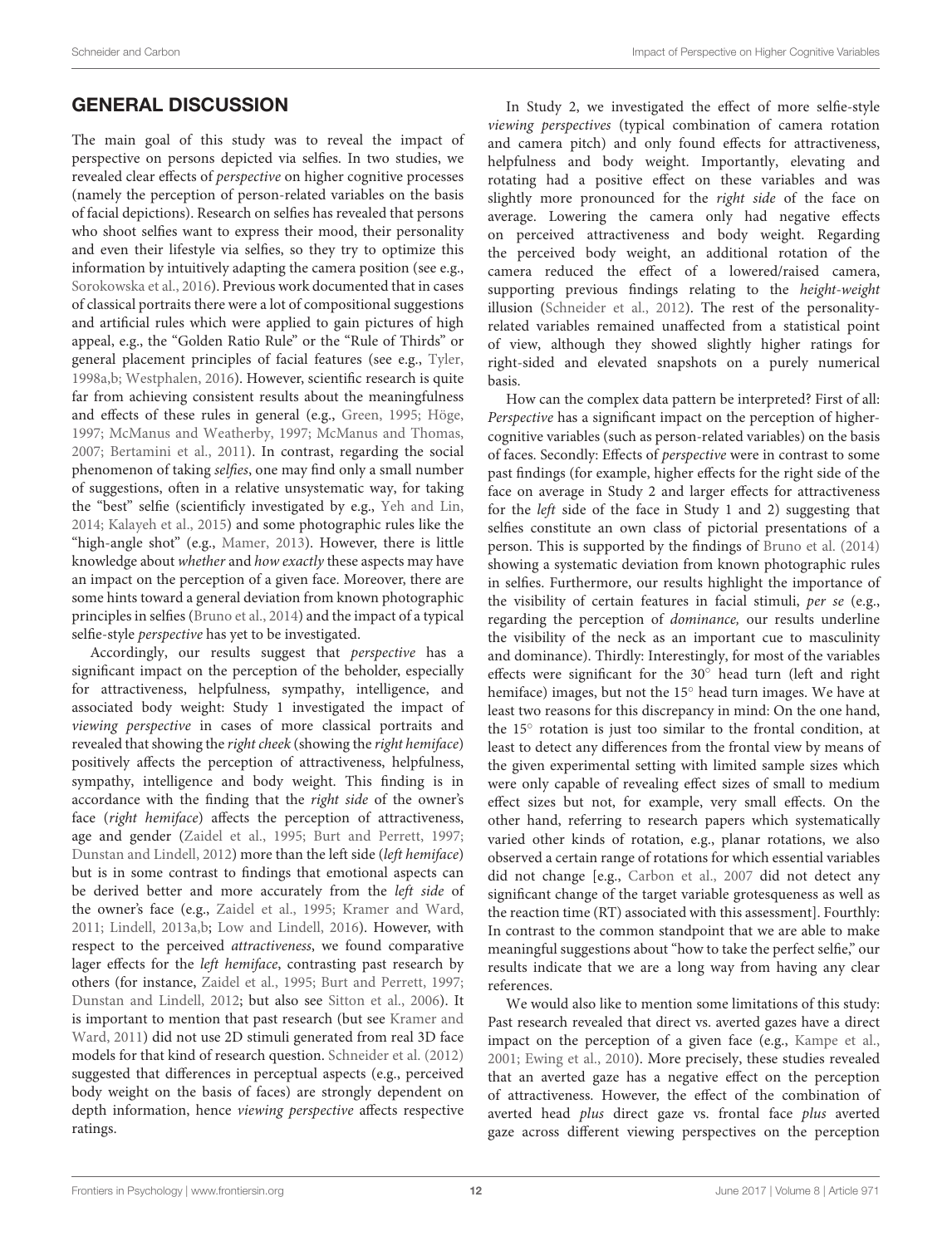of higher cognitive variables (like those we used) has not yet been investigated. In this study, we did not investigate such a combination, which would incidentally be very much in accord with some Renaissance portraits like La Gioconda by Leonardo da Vinci (see details on the perspective of the Mona Lisa in [Carbon and Hesslinger, 2013\)](#page-12-22). Future research should address such further settings to enrich the existing knowledge base on selfies. Another weakness of the present study is that we neither could control the actual size of the presented face on the monitor nor the actual viewing distance. Moreover, we must expect that display color, contrast and brightness were not at the same level across all participants. This might affect the perception of a face dramatically. However, the fact that we could replicate the height-weight illusion [\(Schneider et al., 2012\)](#page-14-0) makes it conjecturable that other effects were relative stable. Similarly, other studies (e.g., [ten Cate, 2002;](#page-15-17) [Churches et al.,](#page-13-40) [2012\)](#page-13-40) used relatively unstandardized images that could not be controlled along those variables, and though revealed consistent results.

Despite all the back draws you always face with standardized and systematically varied material, such experimental material can test already small effects which might be tested with more ecologically valid material in the field later on. We hope that our study contributes to the understanding on how perspective can change the assessment of higher cognitive variables. This will help to sensitize selfie-ists how powerful

### **REFERENCES**

- <span id="page-12-18"></span>Akselrod-Ballin, A., and Ullman, S. (2008). Distinctive and compact features. Image Vis. Comput. 26, 1269–1276. doi: [10.1016/j.imavis.2008.03.005](https://doi.org/10.1016/j.imavis.2008.03.005)
- <span id="page-12-3"></span>Banducci, S. A., Karp, J. A., Thrasher, M., and Rallings, C. (2008). Ballot photographs as cues in low-information elections. Polit. Psychol. 29, 903–917. doi: [10.1111/j.1467-9221.2008.00672.x](https://doi.org/10.1111/j.1467-9221.2008.00672.x)
- <span id="page-12-16"></span>Baranowski, A., and Hecht, H. (in press). Effect of camera angle on perception of trust and attractiveness. Empirical Studies of the Arts.
- <span id="page-12-2"></span>Baranowski, A., Leder, H., Schneider, T. M., Hemmerich, W., and Hecht, H. (2016). "Facial attractiveness and the cone of gaze," in Abstracts of the 58th Conference of Experimental Psycholoy, eds J. Funke, J. Rummel, and A. Voss (Heidelberg; Lengerich: Pabst Science Publishers), 19–20.
- <span id="page-12-13"></span>Baumeister, R. F., Chesner, S. P., Senders, P. S., and Tice, D. M. (1988). Who's in charge here? Pers. Soc. Psychol. Bull. 14, 17–22. doi: [10.1177/0146167288141002](https://doi.org/10.1177/0146167288141002)
- <span id="page-12-4"></span>Berggren, N., Jordahl, H., and Poutvaara, P. (2010). The looks of a winner: beauty and electoral success. J. Public Econ. 94, 8–15. doi: [10.1016/j.jpubeco.2009.11.002](https://doi.org/10.1016/j.jpubeco.2009.11.002)
- <span id="page-12-5"></span>Berry, D. S., and Brownlow, S. (1989). Were the physiognomists right? Personality-correlates of facial babyishness. Pers. Soc. Psychol. Bull 15, 266–279. doi: [10.1177/0146167289152013](https://doi.org/10.1177/0146167289152013)
- <span id="page-12-21"></span>Bertamini, M., Bennett, K. M., and Bode, C. (2011). The anterior bias in visual art: the case of images of animals. Laterality 16, 673–689. doi: [10.1080/1357650x.2010.508219](https://doi.org/10.1080/1357650x.2010.508219)
- <span id="page-12-10"></span>Borod, J. C., Kent, J., Koff, E., Martin, C., and Alpert, M. (1988). Facial asymmetry while posing positive and negative emotions support for the right-hemisphere hypothesis. Neuropsychologia 26, 759–764. doi: [10.1016/0028-3932\(88\)90013-9](https://doi.org/10.1016/0028-3932(88)90013-9)
- <span id="page-12-8"></span>Bruce, V., Burton, M., Doyle, T., and Dench, N. (1989). Further experiments on the perception of growth in three dimensions. Percept. Psychophys. 46, 528–536.
- <span id="page-12-0"></span>Bruno, N., and Bertamini, M. (2013). Self-Portraits: smartphones reveal a side bias in non-artists. PLoS ONE 8:e55141. doi: [10.1371/journal.pone.0055141](https://doi.org/10.1371/journal.pone.0055141)
- <span id="page-12-1"></span>Bruno, N., Gabriele, V., Tasso, T., and Bertamini, M. (2014). Selfies reveal systematic deviations from known principles of photographic composition. Art Percept. 2, 45–58. doi: [10.1163/22134913-00002027](https://doi.org/10.1163/22134913-00002027)

the use of perspective might be in conveying their inner states.

## ETHICS STATEMENT

The study was reviewed and approved by the Ethics Committee of the University of Bamberg, Germany. Its protocol was approved.

### AUTHOR CONTRIBUTIONS

TS was responsible for collecting and analyzing/interpreting data as well as for writing this manuscript. CC was responsible for supervision (initial idea and experimental design improvements), result interpretation and critical manuscript reviewing. Both authors agree to be accountable for the content of the work.

### ACKNOWLEDGMENTS

We would like to thank Florence Bockting and Vivien Vorndran for their assistance during data collection. We would also thank the three reviewers which take great care to improve the manuscript and provided very helpful further ideas. Last but not least, we would like to thank Alun H. Brown and Miriam Ashford for proofreading the manuscript.

- <span id="page-12-6"></span>Burke, D., and Sulikowski, D. (2010). A new viewpoint on the evolution of sexually dimorphic human faces. Evol. Psychol. 8, 573–585. doi: [10.1177/147470491000800404](https://doi.org/10.1177/147470491000800404)
- <span id="page-12-15"></span>Burke, D., Taubert, J., and Higman, T. (2007). Are face representations viewpoint dependent? A stereo advantage for generalising across different views of faces. Vis. Res. 47, 2164–2169. doi: [10.1016/j.visres.2007.04.018](https://doi.org/10.1016/j.visres.2007.04.018)
- <span id="page-12-7"></span>Burt, D. M., and Perrett, D. I. (1997). Perceptual asymmetries in judgements of facial attractiveness, age, gender, speech and expression. Neuropsychologia 35, 685–693. doi: [10.1016/S0028-3932\(96\)00111-X](https://doi.org/10.1016/S0028-3932(96)00111-X)
- <span id="page-12-9"></span>Butler, S., Gilchrist, I. D., Burt, D. M., Perrett, D. I., Jones, E., and Harvey, M. (2005). Are the perceptual biases found in chimeric face processing reflected in eye-movement patterns? Neuropsychologia 43, 52–59. doi: [10.1016/j.neuropsychologia.2004.06.005](https://doi.org/10.1016/j.neuropsychologia.2004.06.005)
- <span id="page-12-11"></span>Cacioppo, J. T., and Petty, R. E. (1981). Lateral asymmetry in the expression of cognition and emotion. J. Exp. Psychol. Hum. Percept. Perform. 7, 333–341. doi: [10.1037/0096-1523.7.2.333](https://doi.org/10.1037/0096-1523.7.2.333)
- <span id="page-12-12"></span>Campbell, D. T. (1975). On the conflicts between biological and social evolution and between psychology and moral tradition. Am. Psychol. 30, 1103–1126. doi: [10.1037/0003-066X.30.12.1103](https://doi.org/10.1037/0003-066X.30.12.1103)
- <span id="page-12-20"></span>Carbon, C. C. (2017). Universal principles of depicting oneself across the centuries: from Renaissance self-portraits to selfie-photographs. Front. Psychol. 8:245. doi: [10.3389/fpsyg.2017.00245](https://doi.org/10.3389/fpsyg.2017.00245)
- <span id="page-12-22"></span>Carbon, C. C., and Hesslinger, V. M. (2013). Da Vinci's Mona Lisa entering the next dimension. Perception 42, 887–893. doi: [10.1068/p7524](https://doi.org/10.1068/p7524)
- <span id="page-12-17"></span>Carbon, C. C., and Leder, H. (2006). When faces are heads: view-dependent recognition of faces altered relationally or componentially. Swiss J. Psychol. 65, 245–252. doi: [10.1024/1421-0185.65.4.245](https://doi.org/10.1024/1421-0185.65.4.245)
- <span id="page-12-14"></span>Carbon, C. C., Grüter, T., Grüter, M., Weber, J. E., and Lueschow, A. (2010). Dissociation of facial attractiveness and distinctiveness processing in congenital prosopagnosia. Vis. Cogn. [18, 641–654. doi: 10.1080/135062809034](https://doi.org/10.1080/13506280903462471) 62471
- <span id="page-12-19"></span>Carbon, C. C., Gruter, T., Weber, J. E., and Lueschow, A. (2007). Faces as objects of non-expertise: processing of thatcherised faces in congenital prosopagnosia. Perception 36, 1635–1645. doi: [10.1068/p5467](https://doi.org/10.1068/p5467)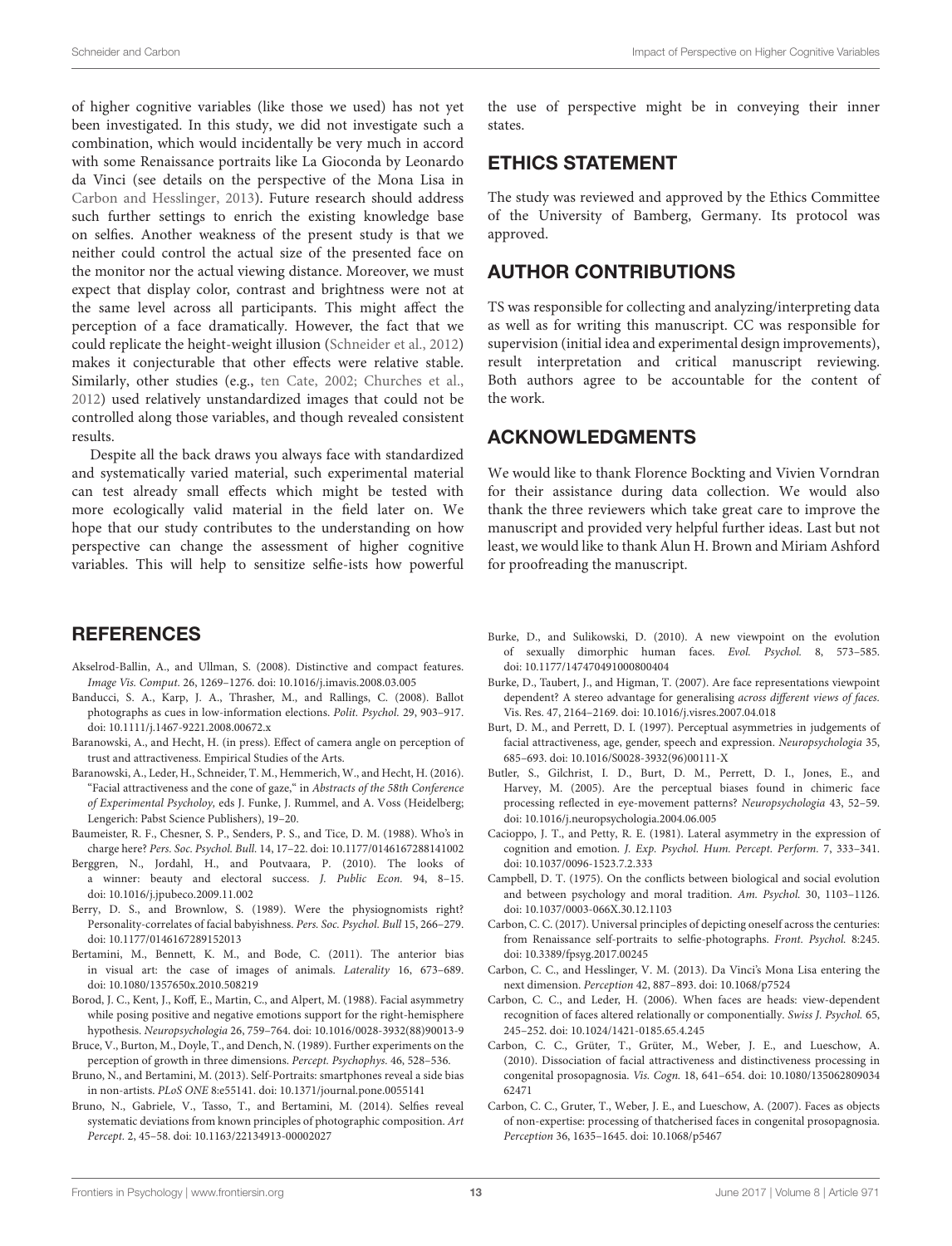- <span id="page-13-14"></span>Chiao, J. Y., Adams, R. B., Tse, P. U., Lowenthal, W. T., Richeson, J. A., and Ambady, N. (2008). Knowing who's boss: fMRI and ERP investigations of social dominance perception. Group Process. Intergroup Relat. 11, 201–214. doi: [10.1177/1368430207088038](https://doi.org/10.1177/1368430207088038)
- <span id="page-13-40"></span>Churches, O., Callahan, R., Michalski, D., Brewer, N., Turner, E., Keage, H. A. D., et al. (2012). How academics face the world: a study of 5829 homepage pictures. PLoS ONE 7:e38940. doi: [10.1371/journal.pone.0038940](https://doi.org/10.1371/journal.pone.0038940)
- <span id="page-13-19"></span>Coetzee, V., Chen, J. Y., Perrett, D. I., and Stephen, I. D. (2010). Deciphering faces: quantifiable visual cues to weight. Perception 39, 51–61. doi: [10.1068/p6560](https://doi.org/10.1068/p6560)
- <span id="page-13-18"></span>Coetzee, V., Perrett, D. I., and Stephen, I. D. (2009). Facial adiposity: a cue to health? Perception 38, 1700–1711. doi: [10.1068/p6423](https://doi.org/10.1068/p6423)
- <span id="page-13-35"></span>Cohen, J. (1988). Statistical Power Analysis for the Behavioral Sciences, 2nd Edn. Hillsdale, NJ: Lawrence Erlbaum Associates.
- <span id="page-13-1"></span>Costa, P. T., and McCrae, R. R. (1992). NEO Personality Inventory Professional Manual. Odessa, FL: Psychological Assessment Resources.
- <span id="page-13-10"></span>Cunningham, M. R., Barbee, A. P., and Pike, C. L. (1990). What do women want facialmetric assessment of multiple motives in the perception of male facial physical attractiveness. J. Pers. Soc. Psychol. 59, 61–72. doi: [10.1037/0022-3514.59.1.61](https://doi.org/10.1037/0022-3514.59.1.61)
- <span id="page-13-4"></span>Dion, K., Berscheid, E., and Walster, E. (1972). What is beautiful is good. J. Pers. Soc. Psychol. 24, 285–290. doi: [10.1037/h0033731](https://doi.org/10.1037/h0033731)
- <span id="page-13-30"></span>Dopson, W. G., Beckwith, B. E., Tucker, D. M., and Bullard-Bates, P. C. (1984). Asymmetry of facial expression in spontaneous emotion. Cortex 20, 243–251. doi: [10.1016/S0010-9452\(84\)80041-6](https://doi.org/10.1016/S0010-9452(84)80041-6)
- <span id="page-13-26"></span>Dunstan, C. J., and Lindell, A. K. (2012). Hemifacial preferences for the perception of emotion and attractiveness differ with the gender of the one beheld. Cogn. Emot. 26, 907–915. doi: [10.1080/02699931.2011.621931](https://doi.org/10.1080/02699931.2011.621931)
- <span id="page-13-5"></span>Eagly, A. H., Makhijani, M. G., Ashmore, R. D., and Longo, L. C. (1991). What is beautiful is good, but: a meta-analytic review of research on the physical attractiveness stereotype. Psychol. Bull. 110, 109–128. doi: [10.1037/0033-2909.110.1.109](https://doi.org/10.1037/0033-2909.110.1.109)
- <span id="page-13-27"></span>Ekman, P., Hager, J. C., and Friesen, W. V. (1981). The symmetry of emotional and deliberate facial actions. Psychophysiology 18, 101–106. doi: [10.1111/j.1469-8986.1981.tb02919.x](https://doi.org/10.1111/j.1469-8986.1981.tb02919.x)
- <span id="page-13-48"></span>Ewing, L., Rhodes, G., and Pellicano, E. (2010). Have you got the look? Gaze direction affects judgements of facial attractiveness. Vis. Cogn. 18, 321–330. doi: [10.1080/13506280902965599](https://doi.org/10.1080/13506280902965599)
- <span id="page-13-41"></span>Favelle, S. K., Palmisano, S., and Avery, G. (2011). Face viewpoint effects about three axes: the role of configural and featural processing. Perception 40, 761–784. doi: [10.1068/p6878](https://doi.org/10.1068/p6878)
- <span id="page-13-8"></span>Fink, B., Neave, N., Manning, J. T., and Grammer, K. (2006). Facial symmetry and judgements of attractiveness, health and personality. Pers. Individ. Dif. 41, 491–499. doi: [10.1016/J.Paid.2006.01.017](https://doi.org/10.1016/J.Paid.2006.01.017)
- <span id="page-13-9"></span>Folstad, I., and Karter, A. J. (1992). Parasites, bright males, and the immunocompetence handicap. Am. Nat. 139, 603–622. doi: [10.1086/285346](https://doi.org/10.1086/285346)
- <span id="page-13-12"></span>Frederick, D. A., and Haselton, M. G. (2007). Why is muscularity sexy? Tests of the fitness indicator hypothesis. Pers. Soc. Psychol. Bull. 33, 1167–1183. doi: [10.1177/0146167207303022](https://doi.org/10.1177/0146167207303022)
- <span id="page-13-38"></span>Furnham, A., and Cheng, H. (2015). Early indicators of adult trait Agreeableness. Pers. Individ. Dif. 73, 67–71. doi: [10.1016/j.paid.2014.09.025](https://doi.org/10.1016/j.paid.2014.09.025)
- <span id="page-13-17"></span>Furnham, A., Swami, V., and Shah, K. (2006). Body weight, waist-to-hip ratio and breast size correlates of ratings of attractiveness and health. Pers. Individ. Dif. 41, 443–454. doi: [10.1016/j.paid.2006.02.007](https://doi.org/10.1016/j.paid.2006.02.007)
- <span id="page-13-37"></span>Girden, E. R. (1992). ANOVA: Repeated Measures. New York, NY: SAGE Publications.
- <span id="page-13-43"></span>Goffaux, V., Rossion, B., Sorger, B., Schiltz, C., and Goebel, R. (2009). Face inversion disrupts the perception of vertical relations between features in the right human occipito-temporal cortex. J. Neuropsychol. 3, 45–67. doi: [10.1348/174866408x292670](https://doi.org/10.1348/174866408x292670)
- <span id="page-13-11"></span>Grammer, K., and Thornhill, R. (1994). Human (Homo-Sapiens) facial attractiveness and sexual selection: the role of symmetry and averageness. J. Comp. Psychol. 108, 233–242. doi: [10.1037/0735-7036.108.3.233](https://doi.org/10.1037/0735-7036.108.3.233)
- <span id="page-13-45"></span>Green, C. D. (1995). All that glitters a review of psychological research on the aesthetics of the golden section. Perception 24, 937–968. doi: [10.1068/p240937](https://doi.org/10.1068/p240937)
- <span id="page-13-0"></span>Guntuku, S. C., Qiu, L., Roy, S., Lin, W., and Jakhetiya, V. (2015). "Do others perceive you as you want them to?: Modeling personality based on selfies," in Paper Presented at the Proceedings of the 1st International Workshop on Affect; Sentiment in Multimedia (Brisbane, QLD).
- <span id="page-13-33"></span>Hahn, J., and Blass, T. (1997). Dating partner preferences: a function of similarity of love styles. J. Soc. Behav. Pers. 12, 595–610.
- <span id="page-13-46"></span>Höge, H. (1997). The golden section hypothesis its last funeral. Empir. Stud. Arts 15, 233–255. doi: [10.2190/2pnh-8tt0-emc5-ftw5](https://doi.org/10.2190/2pnh-8tt0-emc5-ftw5)
- <span id="page-13-31"></span>Hogg, M. A., and Vaughan, G. M. (2013). Social Psychology, 7 Edn. Essex: Pearson Education Limited.
- <span id="page-13-16"></span>Hole, G., and George, P. (2011). Evidence for holistic processing of facial age. Vis. Cogn. 19, 585–615. doi: [10.1080/13506285.2011.562076](https://doi.org/10.1080/13506285.2011.562076)
- <span id="page-13-36"></span>Huynh, H., and Feldt, L. S. (1976). Estimation of the Box correction for degrees of freedom from sample data in randomized block and split-plot designs. J. Educ. Behav. Stat. 1, 69–82. doi: [10.3102/10769986001001069](https://doi.org/10.3102/10769986001001069)
- <span id="page-13-28"></span>Indersmitten, T., and Gur, R. C. (2003). Emotion processing in chimeric faces: hemispheric asymmetries in expression and recognition of emotions. J. Neurosci. 23, 3820–3825.
- <span id="page-13-21"></span>Jones, A. L., Kramer, R. S. S., and Ward, R. (2012). Signals of personality and health: the contributions of facial shape, skin texture, and viewing angle. J. Exp. Psychol. Hum. Percept. Perform. 38, 1353–1361. doi: [10.1037/A0027078](https://doi.org/10.1037/A0027078)
- <span id="page-13-7"></span>Jones, B. C., Little, A. C., Penton-Voak, I. S., Tiddeman, B. P., Burt, D. M., and Perrett, D. I. (2001). Facial symmetry and judgements of apparent health support for a good genes explanation of the attractiveness-symmetry relationship. Evol. Hum. Behav. 22, 417–429. doi: [10.1016/S1090-5138\(01\)00083-6](https://doi.org/10.1016/S1090-5138(01)00083-6)
- <span id="page-13-15"></span>Jones, D. (1995). Sexual selection, physical attractiveness, and facial neoteny cross-cultural evidence and implications. Curr. Anthropol. 36, 723–748. doi: [10.1086/204427](https://doi.org/10.1086/204427)
- <span id="page-13-44"></span>Kalayeh, M. M., Seifu, M., LaLanne, W., and Shah, M. (2015). "How to take a good selfie?," in Paper Presented at the Proceedings of the 23rd ACM International Conference on Multimedia (Brisbane, QLD).
- <span id="page-13-47"></span>Kampe, K. K. W., Frith, C. D., Dolan, R. J., and Frith, U. (2001). Reward value of attractiveness and gaze making eye contact enhances the appeal of [a pleasing face, irrespective of gender.](https://doi.org/10.1038/35098149) Nature 413, 589–589. doi: 10.1038/350 98149
- <span id="page-13-13"></span>Keating, C. F. (1985). Gender and the physiognomy of dominance and attractiveness. Soc. Psychol. Q. 48, 61–70. doi: [10.2307/3033782](https://doi.org/10.2307/3033782)
- <span id="page-13-6"></span>King, A., and Leigh, A. (2009). Beautiful politicians. Kyklos 62, 579–593. doi: [10.1111/j.1467-6435.2009.00452.x](https://doi.org/10.1111/j.1467-6435.2009.00452.x)
- <span id="page-13-29"></span>Kowner, R. (1995). Laterality in facial expressions and its effect on attributions of emotion and personality a reconsideration. Neuropsychologia 33, 539–559. doi: [10.1016/0028-3932\(94\)00137-E](https://doi.org/10.1016/0028-3932(94)00137-E)
- <span id="page-13-20"></span>Kramer, R. S. S., and Ward, R. (2011). Different signals of personality and health from the two sides of the face. Perception 40, 549–562. doi: [10.1068/p6856](https://doi.org/10.1068/p6856)
- <span id="page-13-42"></span>Leder, H., and Carbon, C. C. (2005). When context hinders! Learn-test compatibility in face recognition. Q. J. Exp. Psychol. A 58, 235–250. doi: [10.1080/02724980343000936](https://doi.org/10.1080/02724980343000936)
- <span id="page-13-3"></span>Leder, H., Mitrovic, A., and Goller, J. (2016). How beauty determines gaze! facial attractiveness and gaze duration in images of real world scenes. Iperception 7, 1–12. doi: [10.1177/2041669516664355](https://doi.org/10.1177/2041669516664355)
- <span id="page-13-2"></span>Leder, H., Tinio, P. P, Fuchs, I. M., and Bohrn, I. (2010). When attractiveness demands longer looks: the effects of situation and gender. Q. J. Exp. Psychol. 63, 1858–1871. doi: [10.1080/17470211003605142](https://doi.org/10.1080/17470211003605142)
- <span id="page-13-34"></span>Leiner, D. (2014). SoSci Survey. Available online at:<http://www.soscisurvey.de/>
- <span id="page-13-22"></span>Lindell, A. K. (2013a). Capturing their best side? Did the advent of the camera influence the orientation artists chose to paint and draw in their self-portraits? Laterality 18, 319–328. doi: [10.1080/1357650x.2012.673622](https://doi.org/10.1080/1357650x.2012.673622)
- <span id="page-13-23"></span>Lindell, A. K. (2013b). The silent social/emotional signals in left and right cheek poses: a literature review. Laterality 18, 612–624. doi: [10.1080/1357650x.2012.737330](https://doi.org/10.1080/1357650x.2012.737330)
- <span id="page-13-25"></span>Lindell, A. K. (2016). No cheek bias: posing orientation in van Gogh's portraits and self-portraits. Empir. Stud. Arts, 1–13. doi: [10.1177/0276237416661988](https://doi.org/10.1177/0276237416661988)
- <span id="page-13-39"></span>Lindell, A. K., and Savill, N. J. (2010). Time to turn the other cheek? The influence of left and right poses on perceptions of academic specialisation. Laterality 15, 639–650. doi: [10.1080/13576500903201784](https://doi.org/10.1080/13576500903201784)
- <span id="page-13-32"></span>Lishner, D. A., Batson, C. D., and Huss, E. (2011). Tenderness and sympathy: distinct empathic emotions elicited by different forms of need. Pers. Soc. Psychol. Bull. 37, 614–625. doi: [10.1177/0146167211403157](https://doi.org/10.1177/0146167211403157)
- <span id="page-13-24"></span>Low, J. Y., and Lindell, A. K. (2016). Featural information is sufficient to produce a left cheek bias for happiness perception. Brain Cogn. 107, 10–15. doi: [10.1016/j.bandc.2016.06.001](https://doi.org/10.1016/j.bandc.2016.06.001)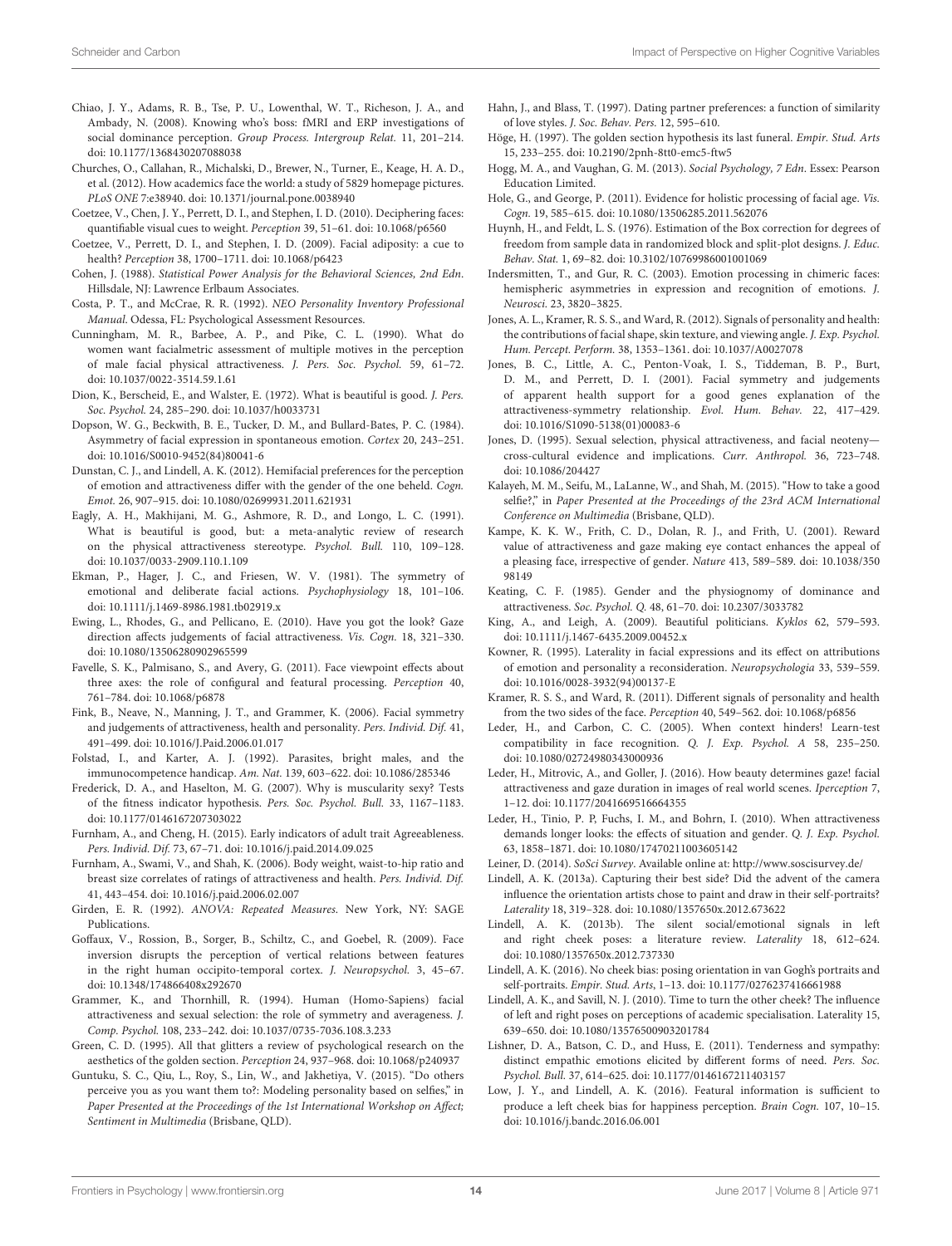- <span id="page-14-32"></span>Luo, S. H., and Klohnen, E. C. (2005). Assortative mating and marital quality in newlyweds: a couple-centered approach. J. Pers. Soc. Psychol. 88, 304–326. doi: [10.1037/0022-3514.88.2.304](https://doi.org/10.1037/0022-3514.88.2.304)
- <span id="page-14-45"></span>Mamer, B. (2013). Film Production Technique: Creating the Accomplished Image. Stamford, CT: Cengage Learning.
- <span id="page-14-7"></span>Maner, J. K., Gailliot, M. T., Rouby, D. A., and Miller, S. L. (2007). Can't take my eyes off you: attentional adhesion to mates and rivals. J. Pers. Soc. Psychol. 93, 389–401. doi: [10.1037/0022-3514.93.3.389](https://doi.org/10.1037/0022-3514.93.3.389)
- <span id="page-14-6"></span>Maner, J. K., Kenrick, D. T., Becker, D. V., Delton, A. W., Hofer, B., Wilbur, C. J., et al. (2003). Sexually selective cognition: beauty captures the mind of the beholder. J. Pers. Soc. Psychol. 85, 1107–1120. doi: [10.1037/0022-3514.85.6.107](https://doi.org/10.1037/0022-3514.85.6.107)
- <span id="page-14-12"></span>McArthur, L. Z., and Apatow, K. (1984). Impressions of baby-faced adults. Soc. Cogn. 2, 315–342. doi: [10.1521/soco.1984.2.4.315](https://doi.org/10.1521/soco.1984.2.4.315)
- <span id="page-14-13"></span>McArthur, L. Z., and Berry, D. S. (1987). Cross-cultural agreement in perceptions of babyfaced adults. J. Cross Cult. Psychol. 18, 165–192. doi: [10.1177/0022002187018002003](https://doi.org/10.1177/0022002187018002003)
- <span id="page-14-27"></span>McManus, I. C., and Humphrey, N. K. (1973). Turning the feft cheek. Nature 243, 271–272. doi: [10.1038/243271a0](https://doi.org/10.1038/243271a0)
- <span id="page-14-44"></span>McManus, I. C., and Thomas, P. (2007). Eye centring in portraits: a theoretical and empirical evaluation. Perception 36, 167–182. doi: [10.1068/p5578](https://doi.org/10.1068/p5578)
- <span id="page-14-43"></span>McManus, I. C., and Weatherby, P. (1997). The golden section and the aesthetics of form and composition: a cognitive model. Empir. Stud. Arts 15, 209–232. doi: [10.2190/wwcr-vwhv-2y2w-91ee](https://doi.org/10.2190/wwcr-vwhv-2y2w-91ee)
- <span id="page-14-17"></span>Mignault, A., and Chaudhuri, A. (2003). The many faces of a neutral face: head tilt and perception of dominance and emotion. J. Nonverbal Behav. 27, 111–132. doi: [10.1023/A:1023914509763](https://doi.org/10.1023/A:1023914509763)
- <span id="page-14-8"></span>Mobius, M. M., and Rosenblat, T. S. (2006). Why beauty matters. Am. Econ. Rev. 96, 222–235. doi: [10.1257/000282806776157515](https://doi.org/10.1257/000282806776157515)
- <span id="page-14-28"></span>Moreno, C. R., Borod, J. C., Welkowitz, J., and Alpert, M. (1990). Lateralization for the expression and perception of facial emotion as a function of age. Neuropsychologia 28, 199–209. doi: [10.1016/0028-3932\(90\)90101-S](https://doi.org/10.1016/0028-3932(90)90101-S)
- <span id="page-14-4"></span>Naumann, L. P., Vazire, S., Rentfrow, P. J., and Gosling, S. D. (2009). Personality judgments based on physical appearance. Pers. Soc. Psychol. Bull. 35, 1661–1671. doi: [10.1177/0146167209346309](https://doi.org/10.1177/0146167209346309)
- <span id="page-14-11"></span>Nedelec, J. L., and Beaver, K. M. (2014). Physical attractiveness as a phenotypic marker of health: an assessment using a nationally representative sample of American adults. Evol. Hum. Behav. 35, 456–463. doi: [10.1016/j.evolhumbehav.2014.06.004](https://doi.org/10.1016/j.evolhumbehav.2014.06.004)
- <span id="page-14-3"></span>Nestler, S., Egloff, B., Küfner, A. C. P., and Back, M. D. (2012). An integrative lens model approach to bias and accuracy in human inferences: hindsight effects and knowledge updating in personality judgments. J. Pers. Soc. Psychol. 103, 689–717. doi: [10.1037/a0029461](https://doi.org/10.1037/a0029461)
- <span id="page-14-30"></span>Neuberg, S. L., Kenrick, D. T., and Schaller, M. (2010). "Evolutionary social psychology," in Handbook of Social Psychology, Vol. 2, Edn 5, eds S. T. Fiske, D. T. Gilbert, and G. Lindzey (Hoboken, NJ: John Wiley & Sons), 761–796.
- <span id="page-14-35"></span>Newell, F. N., Chiroro, P., and Valentine, T. (1999). Recognizing unfamiliar faces: the effects of distinctiveness and view. Q. J. Exp. Psychol. A 52, 509–534. doi: [10.1080/027249899391179](https://doi.org/10.1080/027249899391179)
- <span id="page-14-39"></span>Nicholls, M. E. R., Clode, D., Wood, S. J., and Wood, A. G. (1999). Laterality of expression in portraiture: putting your best cheek forward. Proc. R. Soc. B Biol. Sci. 266, 1517–1522. doi: [10.1098/rspb.1999.0809](https://doi.org/10.1098/rspb.1999.0809)
- <span id="page-14-26"></span>Nicholls, M. E. R., Wolfgang, B. J., Clode, D., and Lindell, A. K. (2002). The effect of left and right poses on the expression of facial emotion. Neuropsychologia 40, 1662–1665. doi: [10.1016/S0028-3932\(02\)00024-6](https://doi.org/10.1016/S0028-3932(02)00024-6)
- <span id="page-14-36"></span>Oberfeld, D., and Franke, T. (2013). Evaluating the robustness of repeated measures analyses: the case of small sample sizes and nonnormal data. Behav. Res. Methods 45, 792–812. doi: [10.3758/s13428-012-0281-2](https://doi.org/10.3758/s13428-012-0281-2)
- <span id="page-14-29"></span>Okubo, M., Ishikawa, K., and Kobayashi, A. (2013). No trust on the left side: hemifacial asymmetries for trustworthiness and emotional expressions. Brain Cogn. 82, 181–186. doi: [10.1016/j.bandc.2013.04.004](https://doi.org/10.1016/j.bandc.2013.04.004)
- <span id="page-14-16"></span>Otta, E., Lira, B. B., Delevati, N. M., Cesar, O. P., and Pires, C. S. G. (1994). The effect of smiling and of head tilting on person perception. J. Psychol. 128, 323–331. doi: [10.1080/00223980.1994.9712736](https://doi.org/10.1080/00223980.1994.9712736)
- <span id="page-14-5"></span>Penton-Voak, I. S., Jones, B. C., Little, A. C., Baker, S., Tiddeman, B., Burt, D. M., et al. (2001). Symmetry, sexual dimorphism in facial proportions and male facial attractiveness. Proc. R. Soc. Lond. B Biol. Sci. 268, 1617–1623. doi: [10.1098/rspb.2001.1703](https://doi.org/10.1098/rspb.2001.1703)
- <span id="page-14-14"></span>Perrett, D. I., Lee, K. J., Penton-Voak, I., Rowland, D., Yoshikawa, S., Burt, D. M., et al. (1998). Effects of sexual dimorphism on facial attractiveness. Nature 394, 884–887. doi: [10.1038/29772](https://doi.org/10.1038/29772)
- <span id="page-14-33"></span>Perry, S. L. (2015). A match made in heaven? Religion-based marriage decisions, marital quality, and the moderating effects of spouse's religious commitment. Soc. Indic. Res. 123, 203–225. doi: [10.1007/s11205-014-0730-7](https://doi.org/10.1007/s11205-014-0730-7)
- <span id="page-14-2"></span>Qiu, L., Lu, J. H., Yang, S. S., Qu, W. N., and Zhu, T. S. (2015). What does your selfie say about you? Comput. Hum. Behav. 52, 443–449. doi: [10.1016/j.chb.2015.06.032](https://doi.org/10.1016/j.chb.2015.06.032)
- <span id="page-14-21"></span>Re, D. E., and Rule, N. O. (2016). Heavy matters: the relationship between just noticeable differences in perceptions of facial adiposity and facial attractiveness. Soc. Psychol. Pers. Sci. 7, 69–76. doi: [10.1177/1948550615599829](https://doi.org/10.1177/1948550615599829)
- <span id="page-14-37"></span>Re, D. E., Dzhelyova, M., Holzleitner, I. J., Tigue, C. C., Feinberg, D. R., and Perrett, D. I. (2012). Apparent height and body mass index influence perceived leadership ability in three-dimensional faces. Perception 41, 1477–1485. doi: [10.1068/P7342](https://doi.org/10.1068/P7342)
- <span id="page-14-38"></span>Re, D. E., Hunter, D. W., Coetzee, V., Tiddeman, B. P., Xiao, D., DeBruine, L. M., et al. (2013). Looking like a leader-facial shape predicts perceived height and leadership ability. PLoS ONE 8:e80957. doi: [10.1371/journal.pone.0080957](https://doi.org/10.1371/journal.pone.0080957)
- <span id="page-14-23"></span>Reis, V. A., and Zaidel, D. W. (2001). Functional asymmetry in the human face: perception of health in the left and right sides of the face. Laterality 6, 225–231. doi: [10.1080/713754415](https://doi.org/10.1080/713754415)
- <span id="page-14-10"></span>Rhodes, G., Zebrowitz, L. A., Clark, A., Kalick, S. M., Hightower, A., and McKay, R. (2001). Do facial averageness and symmetry signal health? Evol. Hum. Behav. 22, 31–46. doi: [10.1016/S1090-5138\(00\)00060-X](https://doi.org/10.1016/S1090-5138(00)00060-X)
- <span id="page-14-41"></span>Richler, J. J., Mack, M. L., Palmeri, T. J., and Gauthier, I. (2011). Inverted faces are (eventually) processed holistically. Vis. Res. 51, 333–342. doi: [10.1016/j.visres.2010.11.014](https://doi.org/10.1016/j.visres.2010.11.014)
- <span id="page-14-18"></span>Rule, N. O., Adams, R. B., Ambady, N., and Freeman, J. B. (2012). Perceptions of dominance following glimpses of faces and bodies. Perception 41, 687–706. doi: [10.1068/p7023](https://doi.org/10.1068/p7023)
- <span id="page-14-25"></span>Sackeim, H. A., Gur, R. C., and Saucy, M. C. (1978). Emotions are expressed more intensely on the left side of the face. Science 202, 434–436. doi: [10.1126/science.705335](https://doi.org/10.1126/science.705335)
- <span id="page-14-0"></span>Schneider, T. M., Hecht, H., and Carbon, C. C. (2012). Judging body weight from faces: the height-weight illusion. Perception 41, 121–124. doi: [10.1068/p7140](https://doi.org/10.1068/p7140)
- <span id="page-14-22"></span>Schneider, T. M., Hecht, H., Stevanov, J., and Carbon, C. C. (2013). Cross-ethnic assessment of body weight and height on the basis of faces. Pers. Individ. Dif. 55, 356–360. doi: [10.1016/j.paid.2013.03.022](https://doi.org/10.1016/j.paid.2013.03.022)
- <span id="page-14-34"></span>Shackelford, T. K., and Larsen, R. J. (1997). Facial asymmetry as an indicator of psychological, emotional, and physiological distress. J. Pers. Soc. Psychol. 72, 456–466.
- <span id="page-14-24"></span>Sitton, S. C., Waite, L., and Rivers, S. C. (2006). Perception of traits from normal, mirror and chimeric images of faces. Am. J. Psychol. Res. 2, 14–20.
- <span id="page-14-1"></span>Sorokowska, A., Oleszkiewicz, A., Frackowiak, T., Pisanski, K., Chmiel, A., and Sorokowski, P. (2016). Selfies and personality: who posts self-portrait photographs? Pers. Individ. Dif. 90, 119–123. doi: [10.1016/j.paid.2015.10.037](https://doi.org/10.1016/j.paid.2015.10.037)
- <span id="page-14-40"></span>Stephan, B. C. M., and Caine, D. (2007). What is in a view? The role of featural information in the recognition of unfamiliar faces across viewpoint transformation. Perception 36, 189–198. doi: [10.1068/p5627](https://doi.org/10.1068/p5627)
- <span id="page-14-31"></span>Stevens, J. R., Cushman, F. A., and Hauser, M. D. (2005). Evolving the psychological mechanisms for cooperation. Annu. Rev. Ecol. Evol. Syst. 36, 499–518. doi: [10.1146/annurev.ecolsys.36.113004.083814](https://doi.org/10.1146/annurev.ecolsys.36.113004.083814)
- <span id="page-14-9"></span>Stewart, J. E. (1980). Defendant's attractiveness as a factor in the outcome of criminal trials: an observational study. J. Appl. Soc. Psychol. 10, 348–361. doi: [10.1111/j.1559-1816.1980.tb00715.x](https://doi.org/10.1111/j.1559-1816.1980.tb00715.x)
- <span id="page-14-15"></span>Swaddle, J. P., and Reierson, G. W. (2002). Testosterone increases perceived dominance but not attractiveness in human males. Proc. Biol. Sci. 269, 2285–2289. doi: [10.1098/rspb.2002.2165](https://doi.org/10.1098/rspb.2002.2165)
- <span id="page-14-19"></span>Swami, V., and Tovee, M. J. (2005). Male physical attractiveness in Britain and Malaysia: a cross-cultural study. Body Image 2, 383–393. doi: [10.1016/j.bodyim.2005.08.001](https://doi.org/10.1016/j.bodyim.2005.08.001)
- <span id="page-14-20"></span>Swami, V., and Tovee, M. J. (2008). Female physical attractiveness in Britain and Malaysia: a cross-cultural study. Body Image 2, 115–128. doi: [10.1016/j.bodyim.2005.02.002](https://doi.org/10.1016/j.bodyim.2005.02.002)
- <span id="page-14-42"></span>Swami, V., Caprario, C., Tovee, M. J., and Furnham, A. (2006). Female physical attractiveness in Britain and Japan: a cross-cultural study. Eur. J. Pers. 20, 69–81. doi: [10.1002/Per.568](https://doi.org/10.1002/Per.568)